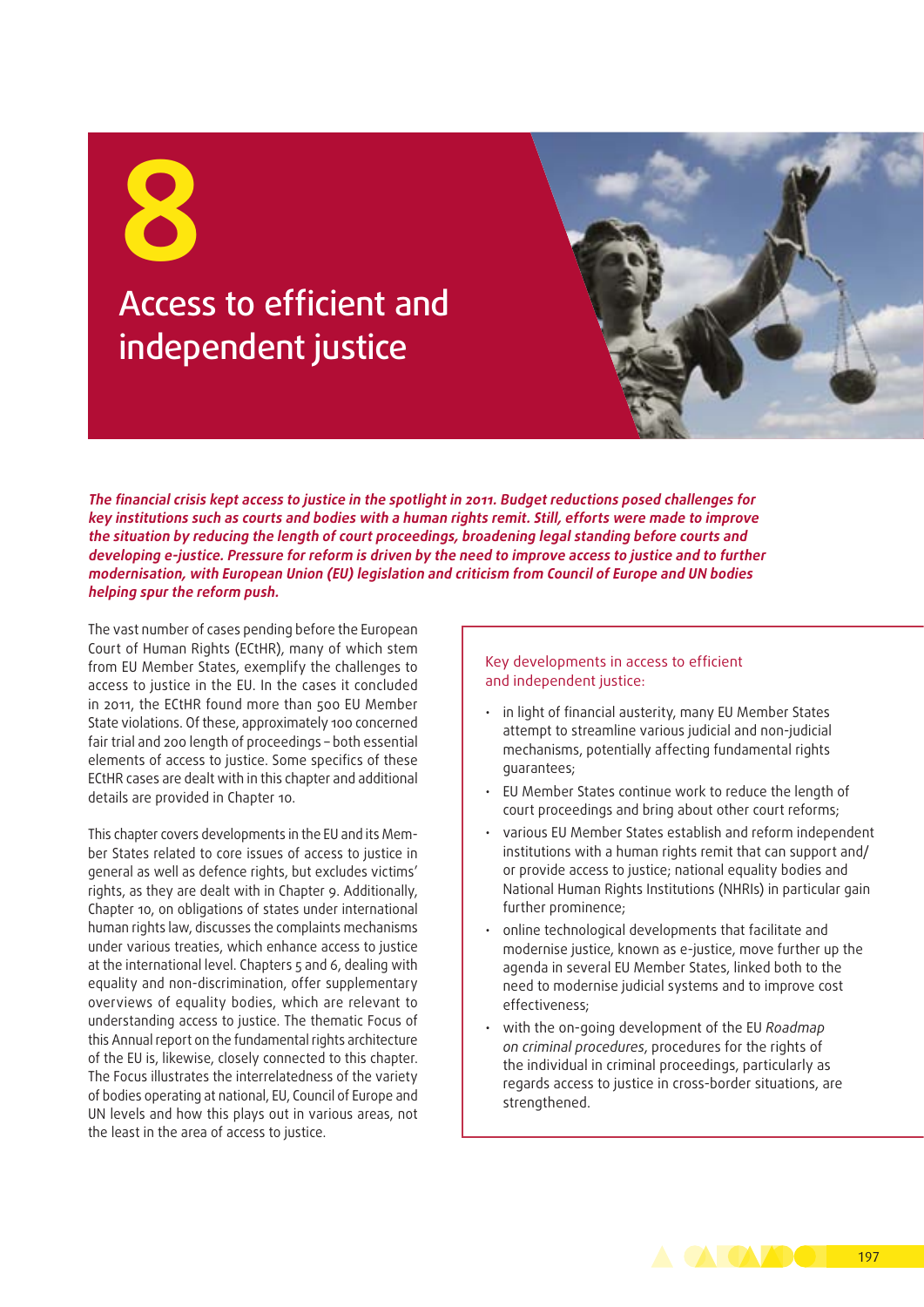# 8.1. Developments of the concept of access to justice

The area of access to justice has developed through legislation, as well as judicial interpretation, in the EU over the years. The CJEU case law makes clear that justice systems have to be characterised by the principle of 'effective judicial protection', which is also reflected in Article 47 of the EU Charter of Fundamental Rights (right to an effective remedy and a fair trial; also referring to the concept of 'access to justice'). An effective judicial protection includes a variety of elements ranging from appropriate legal aid to the imposition of effective sanctions. Consequently, this chapter does not only cover 'access' to the courts, but also offers a wider perspective on 'access to justice', which also includes non-judicial mechanisms.

Important ECtHR judgments in 2011, delivered by the Grand Chamber, dealt, for instance, with a conviction based on anonymous witnesses and an inadequately argued court decision which could not be appealed<sup>1</sup> and an Embassy official unable to bring an employment dispute before the French courts.2 A third example concerns a French court that effectively prevented an applicant – a person with severe disabilities claiming sexual assault – from appealing by requiring an explicit reference to the grounds of appeal, which was not formally required under the law.3 In all three cases, violations of Article 6 on the right to fair trial of the European Convention on Human Rights (ECHR) were found.

More specifically related to the EU is the case of *Ullens de Schooten and Rezabek v. Belgium*. 4 The ECtHR concluded that a national court must deliver a reasoned decision if it denies the request for a case referral to the Court of Justice of the European Union (CJEU), a ruling that clarifies the procedures around the preliminary ruling (Article 267 TFEU) within Article 6 of the ECHR. In this specific case, the ECtHR concluded that the national court's reasoning was sufficiently argued and, therefore, no violation had taken place.

The CJEU also had the opportunity to elaborate on access to justice. In the *DEB* case, the CJEU ruled, for example, that Article 47 of the Charter of Fundamental Rights precluded a rule whereby advanced court fees were of such a cost as to effectively bar access to

3 ECtHR, *Poirot v. France*, No. 29938/07, 15 December 2011,

justice.5 In the *Solvay* case, the CJEU dealt with the length of competition law procedures between the company Solvay and the European Commission.6 The CJEU has also continued its elaboration on Kadi‑related cases (see FRA 2010 Annual Report, section 8.2.3), which deal with freezing funds on the basis of a UN Security Council resolution aimed at countering terrorism and the right to be heard, an essential aspect of effective judicial protection and of the concept of access to justice.7

# 8.1.1. International instruments and reports

In 2011, the United Nations (UN) further refined standards and provided guidance in the area of access to justice. For instance, the UN Commission on Crime Prevention and Criminal Justice (CCPCJ) convened an expert group that adopted a draft *UN Principles and Guidelines on Access to Legal Aid in Criminal Justice Systems*, which are to be revised and adopted by the CCPCJ.<sup>8</sup> This draft defines legal aid as including "legal advice, assistance and representation for suspects, arrested, prosecuted and detained persons and for victims and witnesses in the criminal justice process" and that this should be "provided at no cost for those without means or when the interest of justice so requires".9

The European Commission for the Efficiency of Justice (CEPEJ), a body of the Council of Europe, continued data collection and work on indicators for measuring the quality of justice in national court systems throughout Europe.<sup>10</sup> CEPEJ also progressed on its Saturn Time Management Project to improve the efficiency of courts, as well as its scheme for evaluating judicial systems through a peer review mechanism, with the Netherlands and Austria scrutinised in 2011.<sup>11</sup> Another Council of Europe body, the Consultative Council of European Judges (CCJE), issued an Opinion on justice and information technologies, which will be explored in some detail

- 8 UN, CCPCJ (2011) *UN Principles and Guidelines on Access to Legal Aid in Criminal Justice Systems*, E/CN.15/2012/24, 16–18 November 2011.
- *Ibid.,* Preambular para. 8 (as revised during the meeting). 10 Council of Europe, CEPEJ (2010), CEPEJ (2011a). See also,
- CEPEJ (2011b). 11 For more information, see: on CEPEJ SATURN Centre for judicial time management, www.coe.int/t/dghl/cooperation/ cepej/Delais/default\_en.asp.; on the CEPEJ Meeting reports of the Working party on the evaluation of judicial systems, www.coe.int/t/dghl/cooperation/cepej/WCD/ GTEVALReports\_en.asp#



<sup>1</sup> ECtHR, *Taxquet v. Belgium*, No. 926/05, 16 November 2010.

<sup>2</sup> ECtHR, *Sabeh el Leil v. France,* No. 34869/05, 29 June 2011.

which is not final. 4 ECtHR, *Ullens de Schooten and Rezabek v. Belgium*,

No. 3989/07 and 38353/07, 20 September 2011.

<sup>5</sup> CJEU, C 279/09, *DEB Deutsche Energiehandels- und BeratungsgesellschaftmbH*, para. 59, 22 December 2010.

<sup>6</sup> CJEU, Joined cases C-109/10 and 110/10, *Solvay SA v. European Commission*, 25 October 2011.

<sup>7</sup> CJEU, C-548/09, *Bank Melli Iran v. Council of the European Union*, 16 November 2011, para. 94, 103 and 104; CJEU, C-27/09, *French Republic v. People's Mojahedin Organization of Iran*, 21 December 2011, para. 66. See also, CJEU, C-380/09, *Melli Bank v. Council*, 28 June 2011, para. 33.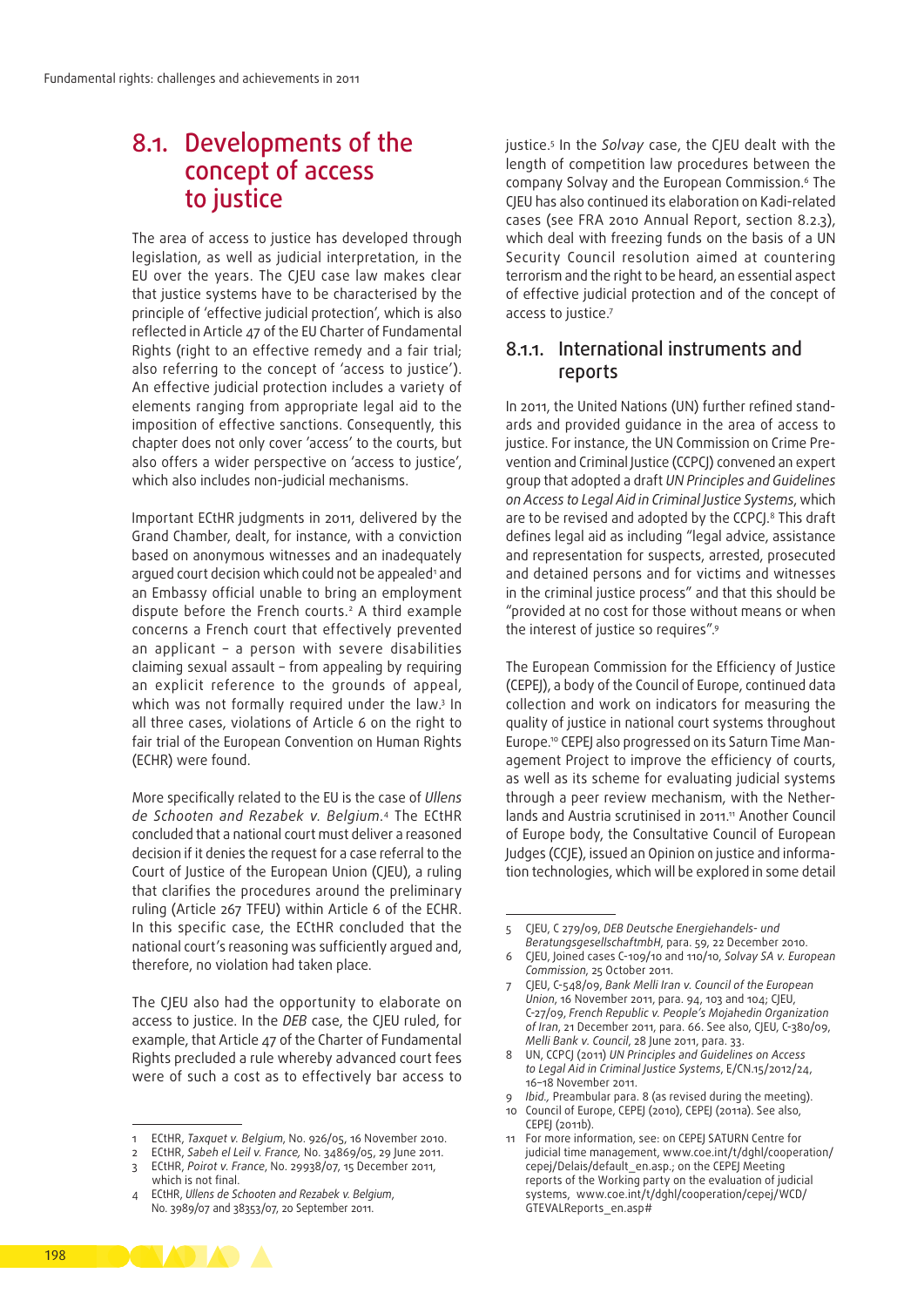later in the chapter.12 The CCJE also adopted the *Magna Carta of Judges*, which is a compilation of key principles related to judiciaries – judicial independence, ethical aspects, access to justice<sup>13</sup> – and issued an Opinion on the role of judges in the enforcement of judicial decisions, including those of the ECtHR.<sup>14</sup>

### **FRA ACTIVITY**

# Report identifies various obstacles to access to justice

The FRA published its first report on access to justice in March: *Access to justice in Europe: an overview of challenges and opportunities.* In a comparative analysis of access to justice across EU Member States, the report finds that there are many obstacles that make it difficult for individuals to enforce their rights. These obstacles appear in areas ranging from time limits, legal standing and length of proceedings, to legal costs, procedural formalities and requirements and complexity of legislation. The report focuses on civil and administrative procedures available to victims of discrimination, but its findings are more broadly relevant. The report also offers an analysis of access to justice at UN, Council of Europe and EU levels, pointing out both opportunities and challenges. The report was presented at a conference in Budapest on 'Protecting victims in the EU: the road ahead', hosted by the Hungarian Presidency of the Council of the European Union, with the support of the FRA.

The FRA also completed research on access to justice through national equality bodies in 2011. This report focuses on the experiences of complainants, national equality bodies and intermediaries – lawyers and NGOs, for instance, that support complainants in accessing justice. This qualitative study looks at access to justice in cases of discrimination through equality bodies in eight selected EU Member States (**Austria, Belgium, Bulgaria,** the **Czech Republic, Finland, France, Italy** and the **United Kingdom**). On 26 September, the FRA held a stakeholder consultation to discuss the preliminary findings of this research, which was attended by representatives from equality bodies, judges and lawyers' associations, as well as legal aid services. The report, which will be presented in 2012, points out the challenges in EU Member States, such as the often complex systems through which a person must navigate to seek redress in cases of discrimination. The report also suggests possible improvements.

*For more information, see: FRA (2011a)*

# 8.2. Legislative developments at EU level

EU‑level developments in both criminal and civil law strongly affected access to justice in 2011. These developments range from enhanced protection of rights in criminal proceedings to further attempts to facilitate 'free movement' of judicial decisions, which aim at ensuring that justice can be accessed irrespective of borders.

# 8.2.1. Criminal law

The Action Plan of the Stockholm Programme required several measures to be taken in 2011, including some with a clear link to access to justice.<sup>15</sup> Among those, substantial progress and improvements were made in the area of the rights of the individual in criminal proceedings, particularly in access to justice in cross-border situations.

Following up on the 2009 *Criminal Procedure Roadmap*16 (for the parallel roadmap on victims' rights, see Chapter 9) and the Directive touching on the roadmap's first measure  $- A -$  regarding interpretation and translation,<sup>17</sup> the European Commission has proceeded to further consider the remaining five measures – B-F – of the Roadmap. In 2010, the Commission proposed a Directive on the right to information in criminal proceedings, reflective of measure B, the 'letter of rights'.18 The Council of the European Union agreed upon this in mid‑November 2011 and the European Parliament voted in favour of the measure on 13 December 2011.19 The letter of rights Directive will facilitate the understanding of essential rights for suspects and accused at the earliest stage of a criminal investigation.

Further, in 2011, the European Commission proposed a Directive on the right to access a lawyer in criminal proceedings and on the right to communicate upon arrest, which jointly encompasses roadmap measures C and D, with D proposed earlier than originally planned.<sup>20</sup> These measures would guarantee the right to communicate with relatives or an employer at the time of arrest (Article 5) and the right to a lawyer as soon as possible, at the latest upon the deprivation of liberty (Article 3). Under a European Arrest Warrant (EAW), an arrest warrant valid in all EU Member States, an arrested person has the right to a lawyer both where the warrant is carried out and in the state requesting the warrant (Article 11). The Council of Europe was

<sup>20</sup> European Commission (2011b).



<sup>12</sup> Council of Europe, CCJE (2011).

<sup>13</sup> CCJE (2010a).

<sup>14</sup> CCJE (2010b).

<sup>15</sup> European Commission (2010a).

<sup>16</sup> Council of the European Union (2009), pp. 1-3.

<sup>17</sup> Directive 2010/64/EU.

<sup>18</sup> European Commission (2010b).

<sup>19</sup> European Commission (2011a).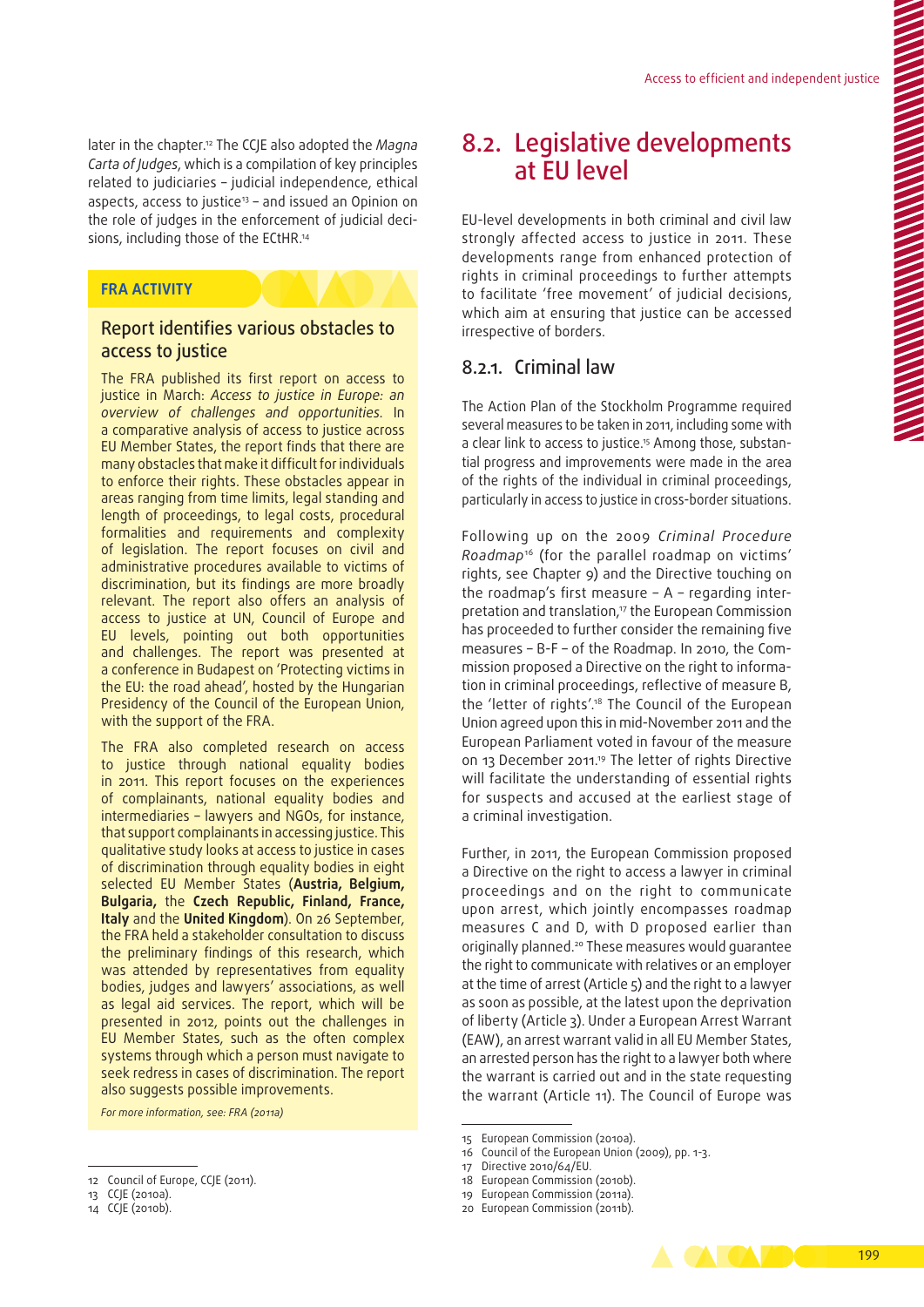

regularly consulted on the Roadmap and on the draft measures at the Secretariat level, at different stages of their elaboration, and on the basis of ECtHR case law, provided its opinion on the compatibility of the drafts with the ECHR standards, pointing out where the language might be too vague or fall short of the minimum standards.<sup>21</sup>

Unlike measures A-D, measure E, on safeguards for vulnerable persons, is yet to be presented in detail. Measure F, which was tentatively scheduled for presentation in 2014, was already made public in 2011.<sup>22</sup> This green paper aimed at soliciting comments through a round of public consultations on subsequent legislation related to, in particular, detention conditions in cross-border settings, such as under an EAW. The consultations were concluded in late November 2011.<sup>23</sup>

The European Commission also issued a Communication entitled *Towards an EU Criminal Policy: Ensuring the effective implementation of EU policies through criminal law*. 24 The Lisbon Treaty, the Communication underscores, provides the explicit legal basis not only for adopting legislation on criminal procedural law but also for the substance of criminal law itself. Such measures would aim at strengthening trust in criminal law in cross‑border situations. A more uniform approach to various types of crimes would ensure easier cooperation among Member States and a smoother application of several cross‑border instruments which are either in place or in development. More importantly, the Communication recognises the important role of fundamental rights in this area (Paragraph 2.1. – 'General principles to respect').

Last year's Annual Report reported on the European Parliament's request to the FRA for an Opinion on the draft Directive on the European Investigation Order (EIO), designed to facilitate the gathering and trans‑ fer of evidence between Member States.<sup>25</sup> Some of the issues raised by the FRA, such as the grounds for refusing the execution of an EIO, were under debate at the Council of the European Union at the time of writing. During 2011, agreement was largely reached.<sup>26</sup> Instruments like the planned EIO seek to simplify exchanges among EU Member States in order to create a justice system that 'stumbles' less at border crossings. However, differences in ways legal systems operate, not necessarily differences in levels of fundamental rights protection, create challenges. In *Stojkovic v. France and Belgium,* for instance, the ECtHR found a violation of the right to legal assistance (Article 6 (3) (e) of the ECHR), in a cross-border case where Belgian police questioned a suspect by request of a French investigative judge without permitting him legal counsel. This exemplifies the problems faced in cross‑border cases, with legal safeguards in one Member State not fully matching the implementation of measures in another.<sup>27</sup>

The Council of Europe Commissioner for Human Rights also expressed concerns related to cross-border issues over the application of the European Arrest Warrant (EAW). He criticised, among other things, the absence of effective remedy against an EAW, the impossibility of having an EAW cancelled when proven innocent, the long duration between an alleged crime and issuance of an EAW and the misuse of an EAW for minor crimes.<sup>28</sup>



<sup>21</sup> Council of Europe (2011a).

<sup>22</sup> European Commission (2011c).

<sup>23</sup> For more information on the green paper, see: [http://ec.europa.eu/justice/newsroom/criminal/](http://ec.europa.eu/justice/newsroom/criminal/opinion/110614_en.htm) [opinion/110614\\_en.htm](http://ec.europa.eu/justice/newsroom/criminal/opinion/110614_en.htm).

<sup>24</sup> European Commission (2011g). Also see: comments on the Communication by the European Data Protection Supervisor, 24 October 2011: [www.edps.europa.eu/EDPSWEB/](http://www.edps.europa.eu/EDPSWEB/webdav/site/mySite/shared/Documents/Consultation/Comments/2011/11-10-24_EU_criminal_policy_EN.pdf) [webdav/site/mySite/shared/Documents/Consultation/](http://www.edps.europa.eu/EDPSWEB/webdav/site/mySite/shared/Documents/Consultation/Comments/2011/11-10-24_EU_criminal_policy_EN.pdf) [Comments/2011/11-10-24\\_EU\\_criminal\\_policy\\_EN.pdf.](http://www.edps.europa.eu/EDPSWEB/webdav/site/mySite/shared/Documents/Consultation/Comments/2011/11-10-24_EU_criminal_policy_EN.pdf)

<sup>25</sup> European Union Agency for Fundamental Rights (FRA) (2011a). Also see: Eurojust opinion on Council document 6812/11, 4 March 2011: [http://register.consilium.europa.eu/](http://register.consilium.europa.eu/pdf/en/11/st06/st06814.en11.pdf) [pdf/en/11/st06/st06814.en11.pdf](http://register.consilium.europa.eu/pdf/en/11/st06/st06814.en11.pdf).

<sup>26</sup> Council of the European Union (2011a). Also see: Council of the European Union (2011b).

<sup>27</sup> ECtHR, *Stojkovic v. France and Belgium*, No. 25303/08, 27 October 2011 (not final).

<sup>28</sup> Council of Europe, Commissioner's Human Rights Comments (2011a). Also see: European Commission (2011e).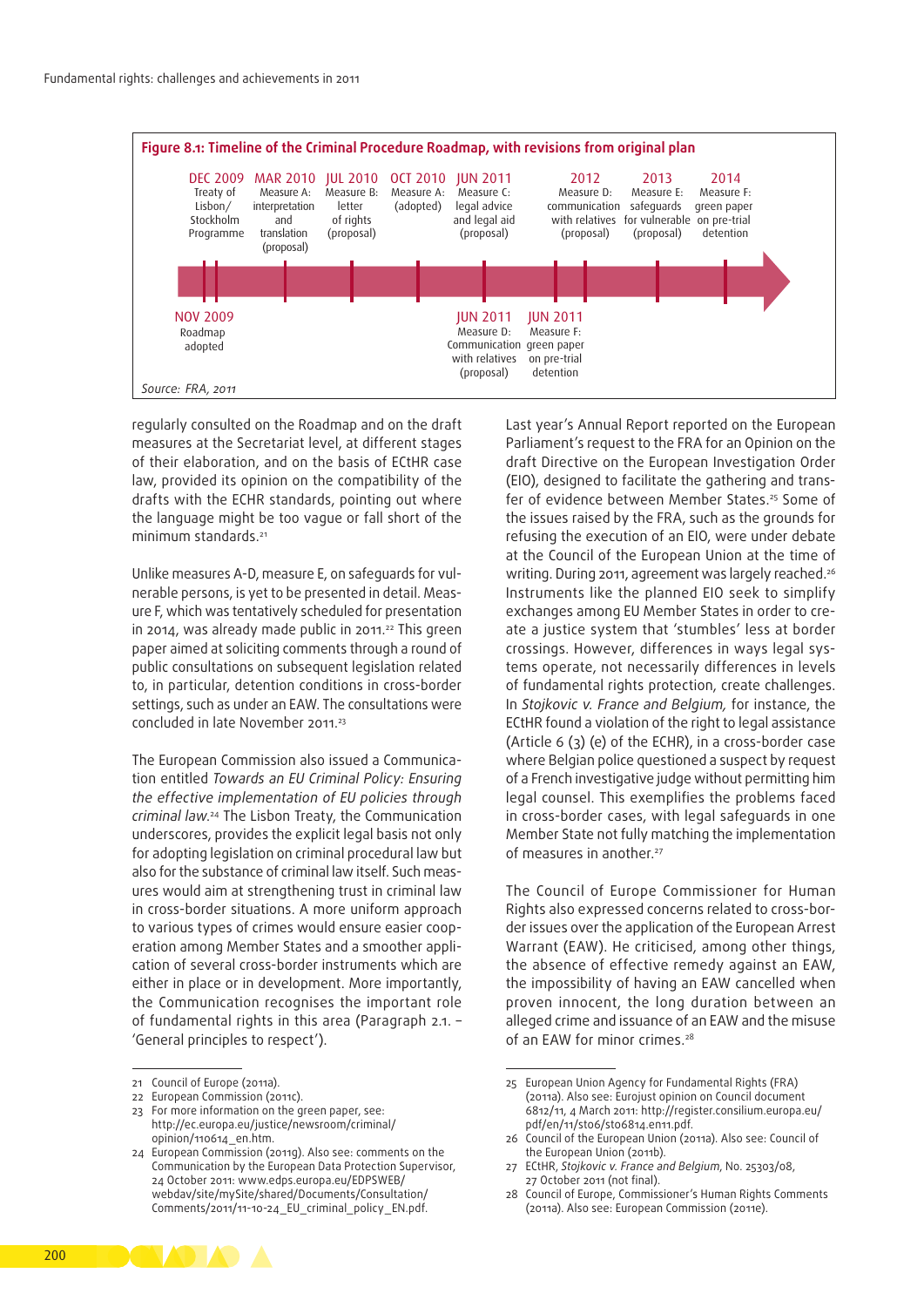# **FRA ACTIVITY**

# Cooperation among EU agencies: Together against trafficking in human beings

The FRA cooperates to various degrees with the EU's Justice and Home Affairs Agencies (JHA) – such as Europol, Frontex, Cepol and Eurojust – to enhance the fundamental rights dimension of their policing, border and judicial activities. The FRA, drawing on its research and analysis, provides a rights-based perspective to the operational work of the JHA agencies through advice as well as input for training curricula. In October 2011, directors of seven EU agencies, including the FRA, committed to creating a Europe-wide approach to the eradication of human trafficking. The joint statement of the Heads of the EU Justice and Home Affairs Agencies says that the fundamental rights of victims of human trafficking are central to EU policy in this field. Efforts to address trafficking would be made in partnership with EU Member States, EU institutions and other partners, including civil society organisations. The October event featured a debate between the directors of the EU agencies, moderated by the EU Anti‑Trafficking Coordinator.

*For more information, see: [http://fra.europa.eu/fraWebsite/](http://fra.europa.eu/fraWebsite/news_and_events/2011-events/evt11_1810_en.htm) [news\\_and\\_events/2011-events/evt11\\_1810\\_en.htm](http://fra.europa.eu/fraWebsite/news_and_events/2011-events/evt11_1810_en.htm)*

# 8.2.2. Civil law

Already in 2010, the European Commission proposed recasting the *Brussels I* regulation, which seeks to remove obstacles to the free movement of judicial decisions.<sup>29</sup> This measure will improve access to justice by enabling cross‑border applicability of decisions. The recasting is still under discussion, in particular the proposed abolition of the intermediate procedure for recognition and enforcement of judgment, which would make a judgment directly applicable across borders. This is especially difficult with regard to issues that differ among Member States, such as defamation.<sup>30</sup> Rulings on defamation are particularly sensitive, and, according to the European Commission, it is premature to presume the required level of trust exists among legal systems in order to move beyond the status quo on this matter. Therefore an exception is envisaged for defamation.31 Critics argue that there would be other areas where exceptions would be reasonable, such as disputes involving property.<sup>32</sup>

The European Commission has also proposed legislation related to alternative dispute resolution (ADR). ADR mechanisms, such as mediation, may help to ensure access to justice by providing claimants with faster and cheaper alternatives even though some of the benefits of more formal procedures are lost. The majority of EU Member States have recently reformed legislation with respect to mediation, in part to align domestic law with the 'Mediation Directive', which aims to ease access to justice by addressing key aspects of civil procedure in cross-border disputes.<sup>33</sup> The European Commission initiated action against six Member States in late 2011, by sending them reasoned opinions<sup>34</sup> on their failure to notify national bodies of the need to implement this directive.35 The European Parliament has called on the Commission to explore providing a harmonised legal framework for some aspects of ADR across sectors, while developing existing schemes and encouraging Member States to increase funding to ADR‑related matters.36 In November, the European Commission, moreover, proposed reinforced ADR mechanisms related to consumer disputes, including a platform for online disputes. Austria followed up on this proposal, with an act on mediation procedures in cross‑border civil and commercial law disputes.37

# 8.3. Institutional developments at European and Member State levels

Across Europe efforts are underway to adopt measures specifically aimed at reducing the length of proceedings at both European level, with the courts in Strasbourg and Luxembourg, as well as at national level, with courts in EU Member States. Additionally, 2011 witnessed court reforms aimed at increasing judicial independence and overall justice efficiency through restructuring and modernisation. Some of these reforms, however, might compromise access to justice by curtailing legal aid. Progress was made during the year in promoting e‑justice. An additional trend that is visible in Member States is the continued development of National Human Rights Institutions (NHRIs).

# 8.3.1. Length of proceedings

The length of proceedings continued to represent one of the main obstacles to effective access to justice in the whole EU. Table 8.1 shows the number of judgments finding at least one violation of any

<sup>37</sup> Austria, Act on Cross‑border Mediation in Civil Law in the European Union.



<sup>29</sup> Council of the European Union (2001), p. 1. See also FRA (2011b).

<sup>30</sup> European Commission (2010c), p. 6.

<sup>31</sup> *Ibid.,* p. 7.

<sup>32</sup> United Kingdom, Ministry of Justice (2010), p. 9.

<sup>33</sup> Directive 2008/52/EC, OJ 2008 L 136.

<sup>34</sup> See Focus Section.

<sup>35</sup> European Commission (2011f).

<sup>36</sup> European Parliament Committee on Legal Affairs (2011).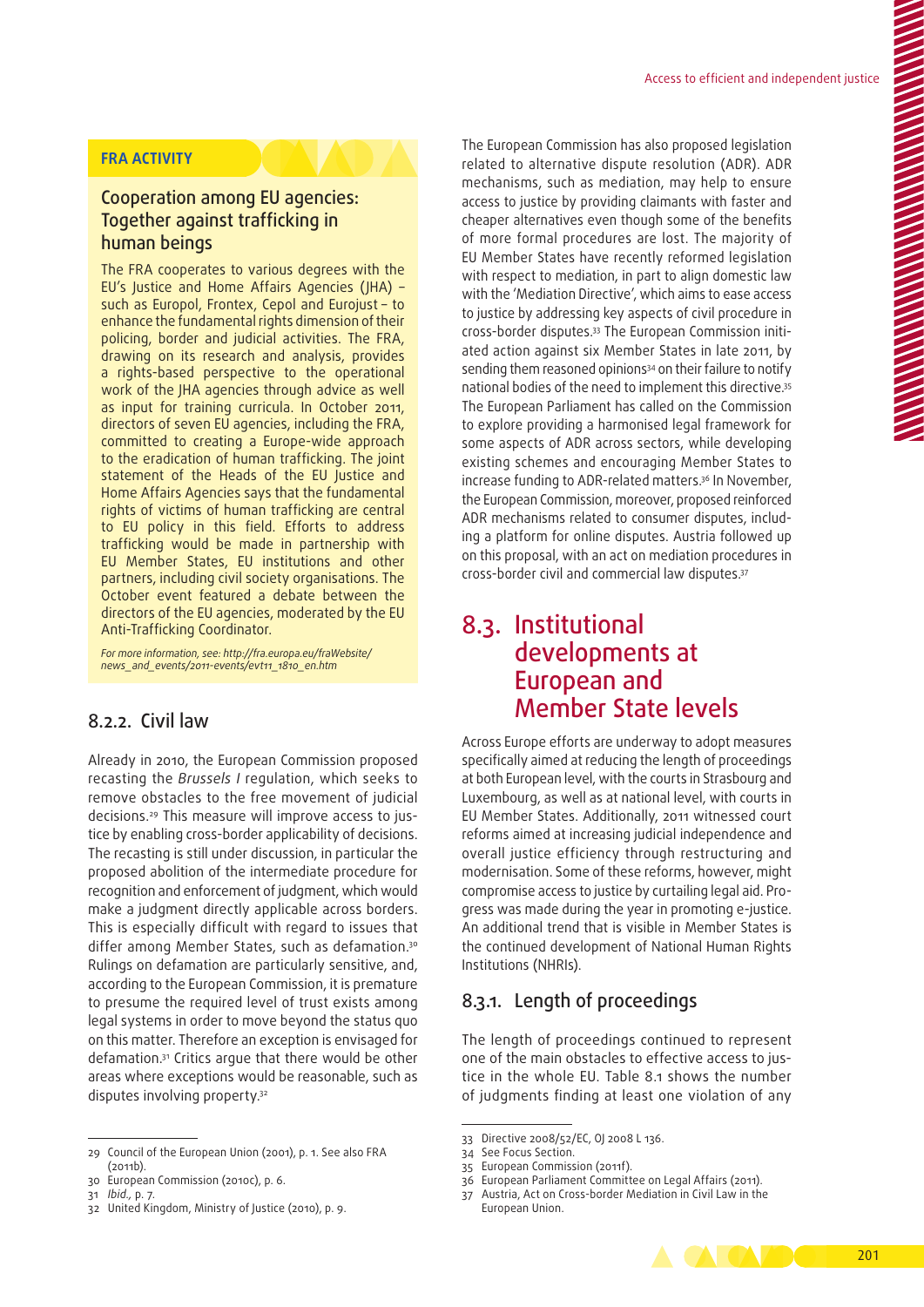| Country        | Judgments finding at least one violation | Right to a fair trial | Length of proceedings |
|----------------|------------------------------------------|-----------------------|-----------------------|
| AT             | $7(-9)$                                  | $0(-6)$               | $5(-4)$               |
| <b>BE</b>      | $7 (+3)$                                 | $2(-1)$               | o (no change)         |
| BG             | $52(-17)$                                | $2(-4)$               | $21(-10)$             |
| CY             | $1(-2)$                                  | o (no change)         | $1 (+1)$              |
| CZ             | 19 (+10)                                 | $13(+10)$             | $2 (+1)$              |
| <b>DE</b>      | $31 (+2)$                                | $O(-2)$               | $19(-10)$             |
| DK             | $1 (+1)$                                 | o (no change)         | o (no change)         |
| EE             | $3 (+2)$                                 | $1 (+1)$              | o (no change)         |
| EL.            | 69 (+16)                                 | $6(-2)$               | 50 (+17)              |
| <b>ES</b>      | $9 (+3)$                                 | 4 (no change)         | $1 (+1)$              |
| FI.            | $5(-11)$                                 | $O(-2)$               | $2(-7)$               |
| <b>FR</b>      | $23(-5)$                                 | $11 (+1)$             | $2 (+1)$              |
| HU             | $33 (+12)$                               | $4 (+3)$              | $19 (+5)$             |
| IE             | 2 (no change)                            | o (no change)         | $2 (+1)$              |
| IT.            | $34(-27)$                                | $7(-2)$               | $16(-28)$             |
| LT.            | $9 (+2)$                                 | 3 (no change)         | $5(+2)$               |
| LU             | $1(-4)$                                  | $1(-1)$               | $0(-3)$               |
| <b>LV</b>      | $10 (+7)$                                | $O(-1)$               | $1 (+1)$              |
| MT             | $9 (+6)$                                 | $3 (+3)$              | $3 (+3)$              |
| <b>NL</b>      | $4 (+2)$                                 | $1 (+1)$              | o (no change)         |
| <b>PL</b>      | $54(-33)$                                | $14(-6)$              | $15(-22)$             |
| PT             | $27 (+12)$                               | $1(-1)$               | $13 (+7)$             |
| R <sub>0</sub> | $58(-77)$                                | $9(-21)$              | $10(-6)$              |
| <b>SE</b>      | $o(-4)$                                  | $O(-1)$               | $O(-1)$               |
| <b>SI</b>      | $11 (+8)$                                | $1 (+1)$              | $6 (+4)$              |
| <b>SK</b>      | 19 (-21)                                 | 2 (no change)         | $5(-24)$              |
| <b>UK</b>      | $8(-6)$                                  | $3 (+3)$              | 1 (no change)         |
| <b>HR</b>      | $23 (+2)$                                | $8 (+2)$              | $3(-5)$               |
| <b>Total</b>   | 529 (-128)                               | 96 (-25)              | 202 (-76)             |

| Table 8.1: Number of ECtHR judgments in 2011 finding at least one violation, violations of the right to a fair trial |  |
|----------------------------------------------------------------------------------------------------------------------|--|
| and violations of length of proceedings, by country                                                                  |  |

*Note: The difference in the number of cases to 2010 is in parentheses.*

*Source: Council of Europe/ECtHR, Annual Report 2011, published in 2012, pp. 155-157*

right of the ECHR, as well as the number of judgments generally related to the right to fair trial and, more specifically, to the length of proceedings. The data underscore the problems related to length of proceedings across Europe.

In 2011, several EU Member States undertook specific legislative measures to address the persisting problem of over-lengthy proceedings. In **Austria**, for example, the civil procedural law was amended to abolish summer and winter recess periods.38 **France** reformed its criminal courts, dropping the number of jurors in the first instance to six from nine and on appeal to nine from 1239 to enable criminal courts to try more cases per session. In response to a 2010 pilot judgment delivered by the ECtHR (*Rumpf*) **Germany** adopted a new law in December 2011. It addresses excessive length of proceedings in two stages: those affected by lengthy proceedings must first file a complaint against the lengthy proceedings, giving by that an opportunity to the judges to accelerate them. If the proceedings continue to be delayed, compensation may be granted.

Several legal provisions aimed at speeding up judicial proceedings have been adopted around Europe. **Greece**, for example, gave lower first-instance courts in civil cases



<sup>38</sup> Austria, Draft Budget Consolidation Act – Justice 2011–2013.

<sup>39</sup> France, Decree No. 2011-939 of 10 August 2011.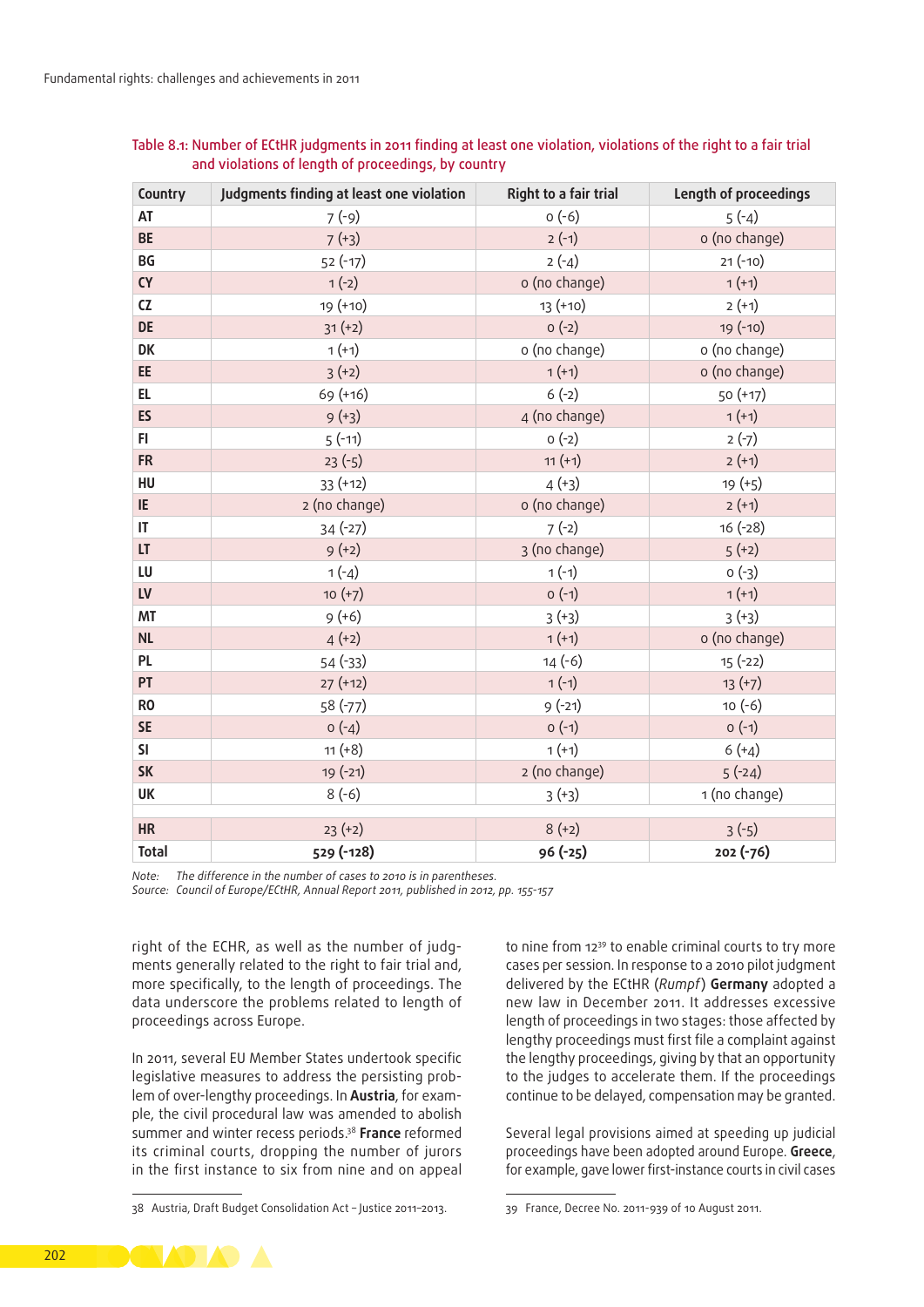a broader mandate by upping the sums of money which may be handled at this level. They also curtailed the flexibility courts have in postponing criminal proceedings.40 In **Romania**, judges may now set shorter terms for hearings and take active measures to compel parties to present evidence and fulfil their obligations without unnecessary delays, and documents may be communicated by fax or e‑mail, including subpoenas.41 The **Slovenian** National Assembly adopted two acts introducing specific measures to accelerate proceedings before courts. These include a mechanism to lower the remuneration of court experts if they cause delays, and the option for judges to schedule and hear trials after regular business hours.42

# 8.3.2. Court reform

Similarly, steps were taken across Europe to make access to justice more effective. Developments include increasing judicial independence and overall justice efficiency, as well as restructuring and modernising court systems. Some changes, however, suggest that access to justice has been compromised.

The ECtHR, the CJEU and many EU Member States all dealt with court reform during the year. The Council of Europe convened the Izmir Conference on the future of the ECtHR, a follow-up to the 2010 Interlaken Conference,<sup>43</sup> with the twin goals of dealing more effectively with urgent and relevant cases and of resolving more issues at national level. The ECtHR itself also sought improved practices, such as making its interim measures more effective in preventing a situation from deteriorating pending possible trial.44 Other measures include issuing a practical guide on admissibility criteria and establishing an ECtHR section to filter out inadmissible cases, efforts designed in particular to reduce cases from the highest case‑count States.45 The ECtHR also institutionalised a pilot‑judgment procedure – in which one judgment addresses several cases – in an effort to identify systemic problems and reduce the number of pending and repeat cases.46 At the national level, the **Latvian** Parliament in June adopted amendments to the administrative procedure law, introducing an 'experimental judgment procedure'.47 Under this procedure, the chairperson of the court may assign 'experimental status' to one or several cases of similar factual and legal circumstance

45 ECtHR (2011b).

if there is no well-established case-law to deal with the question at hand. All court instances review experimental cases on a priority basis. Only once the final decision of the experimental case comes into force are the other, similar, cases reviewed.

The CJEU has kept up with the constantly increasing number of cases it receives each year, although its case‑load growth is far smaller than that experienced by the ECtHR.48 The CJEU received 1,406 cases in 2010, against 60,000 new applications at the ECtHR.49 The CJEU is also to undergo reform: both the Statute of the Court and its Rules of Procedures are up for revision.<sup>50</sup> One major issue relates to the composition of judges' panels. Some suggest increasing the number of judges in the Grand Chamber composition to 15 from 13 and dropping the requirement that all four Chamber Presidents must sit in the Grand Chamber simultaneously. Another important change relates to improving case processing. Decisions on legal aid would be simplified, and chambers would be able to use expedited approaches to speed up procedures in particular cases and to grant anonymity to parties to protect privacy. The CJEU would also be able to pursue judgment in some cases, even if a requested referral for a CJEU ruling is later withdrawn, to ensure that determinations are made on important points of law.

Several areas of reform have, however, caused concern, including plans to: discontinue publishing the written arguments submitted to the CJEU prior to an oral hearing, called 'report for the hearing' documents; discontinue translations, except for translations of parties' written observations and oral arguments; and the CJEU's new power to reject a hearing, even if a request was made by one of the parties.<sup>51</sup> These efficiency-boosting measures will affect the overall access to justice, both positively and negatively.

At the national level, a majority of EU Member States and **Croatia** took steps to reform and re‑organise national judicial systems to enhance their effectiveness. The **Netherlands**, for instance, will reduce the number of courts of appeal (*Gerechtshoven, Hof*) to four from five, and the number of courts (*rechtbanken*) to 10 from 19.52 **Romania** has reorganised its courts by closing or merg‑ ing some smaller courts with low activity courts and by re‑allocating some staff to busier courts.53 The **Irish** parliament is seeking to reduce judicial pay, but questions have arisen about the implications of reduced pay on judicial independence.54 Early in 2012, the European

51 United Kingdom, Law Society of England and Wales (2011a).

<sup>54</sup> Ireland, 29th Amendment to the Constitution (Judges' Remuneration) Bill 2011.



<sup>40</sup> Greece, Law 3994/2011 Streamlining and improving the administration of civil justice and Greece, Law 3904/2010 Consolidation and improvement to the grant of criminal justice.

<sup>41</sup> Romania, Law 202/2010 regarding some measures for accelerating judicial proceedings. Similar changes are also introduced in Romania, Law 134/2010 of the Civil Procedure Code, and Romania, Law 135/2010 on the Criminal Procedure Code.

<sup>42</sup> Slovenia, Act amending the Courts Act, Slovenia, Act Amending the Judicial Service Act.

<sup>43</sup> Council of Europe (2011b).

<sup>44</sup> ECtHR (2011a).

<sup>46</sup> ECtHR (2011c).

<sup>47</sup> Latvia, Draft law on amendments to the Administrative Procedure Law.

<sup>48</sup> CJEU (2011a).

<sup>49</sup> ECtHR (2011d).

<sup>50</sup> CJEU (2011b).

<sup>52</sup> The Netherlands, House of Representatives (2011).

<sup>53</sup> Romania, Law 148/2011.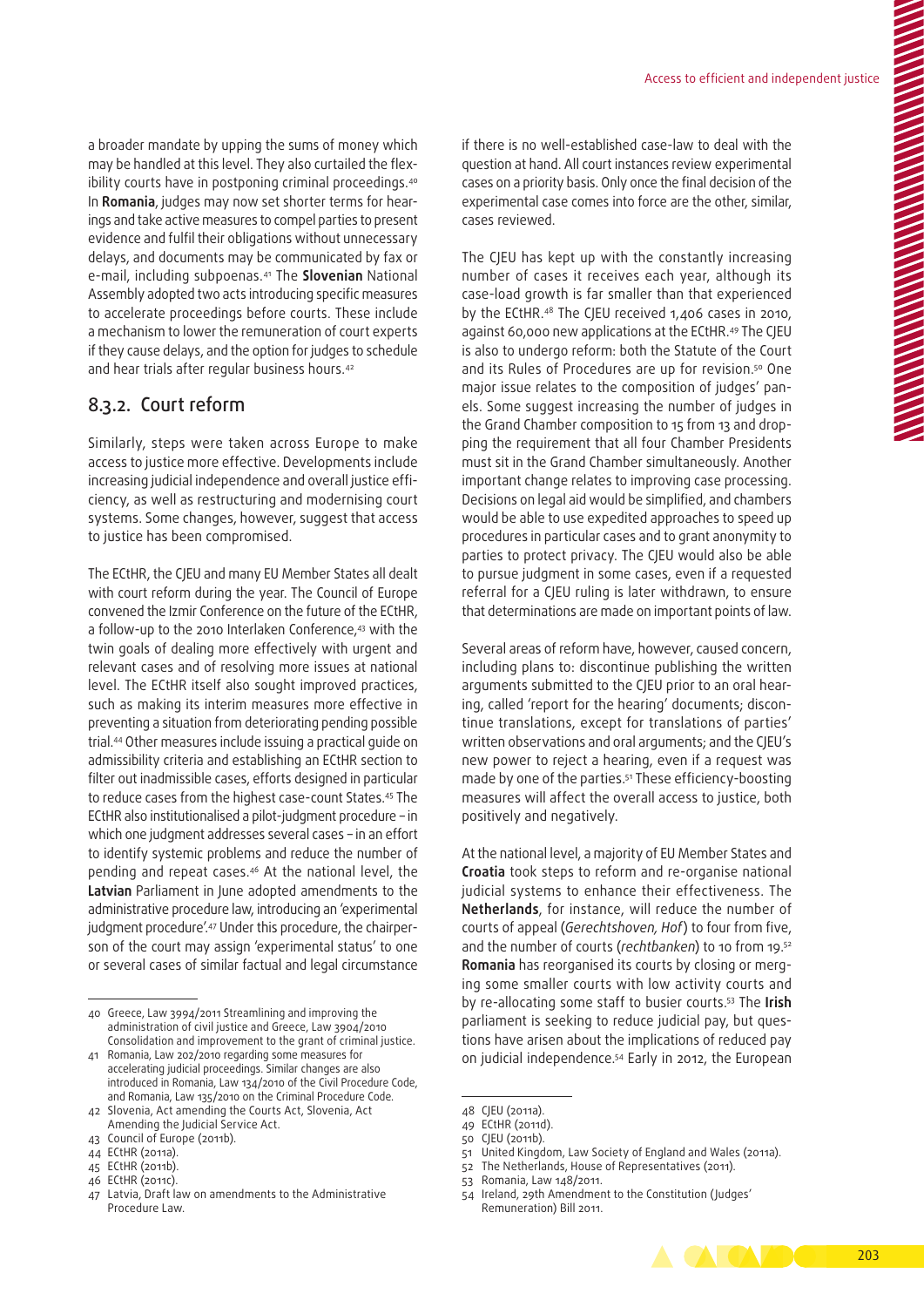Commission launched legal procedures against **Hungary** on issues related to the independence of its judiciary, specifically on the mandatory retirement age of judges.<sup>55</sup>

# Promising practice

# Measuring public trust in justice: justice indicators

EURO‑JUSTIS, a justice indicator project co‑financed by the EU's seventh framework programme (FP7) research programme, is designed to provide EU institutions and Member States with new indicators for assessing public confidence in justice, such as trust in court effectiveness, court distributive fairness and court procedural fairness. These indicators are designed to help policymakers at both EU- and Member State‑levels to understand how to adjust policies to address areas where there may be problems in perceptions of or experience with courts. In June, the final project report was published, entitled *Trust in justice*.

*For more information, see: [www.eurojustis.eu](http://www.eurojustis.eu/)*

**Bulgaria** and **Romania** undertook judicial reform com‑ mitments upon EU accession.<sup>56</sup> Budget cuts also stimulated additional court reforms in Europe. **Greece**, for example, introduced court reforms that included ensuring the enforcement of judicial decisions, improving judges' management skills and eliminating backlogs in addition to the reforms mentioned.<sup>57</sup>

# 8.3.3. Court fees and legal aid

High costs associated with legal proceedings, such as court and lawyers' fees, may deter individuals from pursuing remedies through the courts. Adequately resourced legal aid systems are therefore crucial for access to justice to be effective. According to ECtHR case law under Article 6 (1) of the ECHR, states are to provide free legal assistance in civil matters when such assistance proves indispensable for effective access to the courts, either because legal representation is mandatory under domestic law or because of the complexity of the procedure or case.58

Court fees – paid to the court by a claimant on commencement of the proceedings – were reviewed in several EU Member States during 2011. The **Czech**  Republic raised court fees, in some cases by up to 50 %.<sup>59</sup> **Lithuania** introduced new court fees in relation to, for

instance, a request for interim measures and for appeal against a decision by a first instance court adopted in absentia, while abolishing fees for other types of cases, such as those related to consumer rights.<sup>60</sup> The **Nether**lands is also considering a fee increase.<sup>61</sup> Austrian legal professionals criticised the high cost of photocopying documents from case files, as such charges considerably raised the overall costs of court proceedings.<sup>62</sup>

The demand for legal aid has been increasing in some Member States. **Bulgaria** provided legal aid in a substan‑ tially higher number of cases, due largely to amendments to the Criminal Procedure Code allowing for a 'reserve counsellor' – a back‑up lawyer, growing awareness of legal aid among the population and many people's financial situations.<sup>63</sup> In Ireland, those seeking legal services for non‑asylum civil matters rose to 17,000 in 2010 from 10,000 in 2007. The figure continued to climb in 2011, nearly reaching the 2007 total in the first six months of the year. Inevitably, this has created huge pressure on the Irish Legal Aid Board's law centres and its capacity to deliver legal services within a reasonable period of time.<sup>64</sup>

In a broader context, several EU Member States introduced legislative reforms of existing legal aid systems (see also Measure C of the roadmap on criminal proce‑ dures in Figure 8.1, which, to some extent, deals with legal aid). **France** adopted a law in July on the right to see a lawyer when in police custody, customs and 'excise' detention.<sup>65</sup> The reform includes state contributions towards payment of court‑appointed lawyers, and provides a grant to the bar associations to cover all or part of the cost of providing such lawyers. **Austria** amended a Law Relating to Aliens in September, which requires obligatory legal counselling for asylum seekers in the admission, first instance and appeals procedures before the asylum court (*Asylgerichtshof*).66 (For further information on asylum-related issues, see Chapter 1). **Slovakia** reformed its legal aid to expand eligibility to a wider segment of society.<sup>67</sup>

Other EU Member States, have, however, introduced more restrictive measures. The Minister for Immigration and Asylum Policy of the **Netherlands** announced new policies to shorten asylum procedures.68 Legal aid will be reduced or cut when asylum seekers submit further applications without presenting new facts.<sup>69</sup> An expert group

- 62 Austria, Recht.extrajournal.net (2011).
- 63 Bulgaria, Ministry of Justice (2011) p. 5.
- 64 Ireland, House of the Oireachtas (2011).
- 65 France, Decree n° 2011-810 of 6 July 2011.
- 
- 66 Austria, Amending Act to the Law Relating to Aliens.
- 67 Slovakia, Law 332/2011 amends the Act no. 327/2005 Coll. 68 The Netherlands, Minister for Immigration and Asylum Policy (2011).
- 69 *Ibid*.

<sup>55</sup> European Commission (2012).

<sup>56</sup> Council of the European Union (2011c).

<sup>57</sup> European Commission Directorate‑General for Economic and Financial Affairs (2011).

<sup>58</sup> See e.g. ECtHR, *Miroslaw Orzechowski v. Poland,*  No. 13526/07, 13 January 2009, para. 20.

<sup>59</sup> Czech Republic, Act No. 549/1991, 1 September 2011.

<sup>60</sup> Lithuania, Seimas Law of the Republic of Lithuania amending and supplementing the Code on Civil Procedure, No. XI-1480, 21 June 2011.

<sup>61</sup> The Netherlands, Council of State (2011).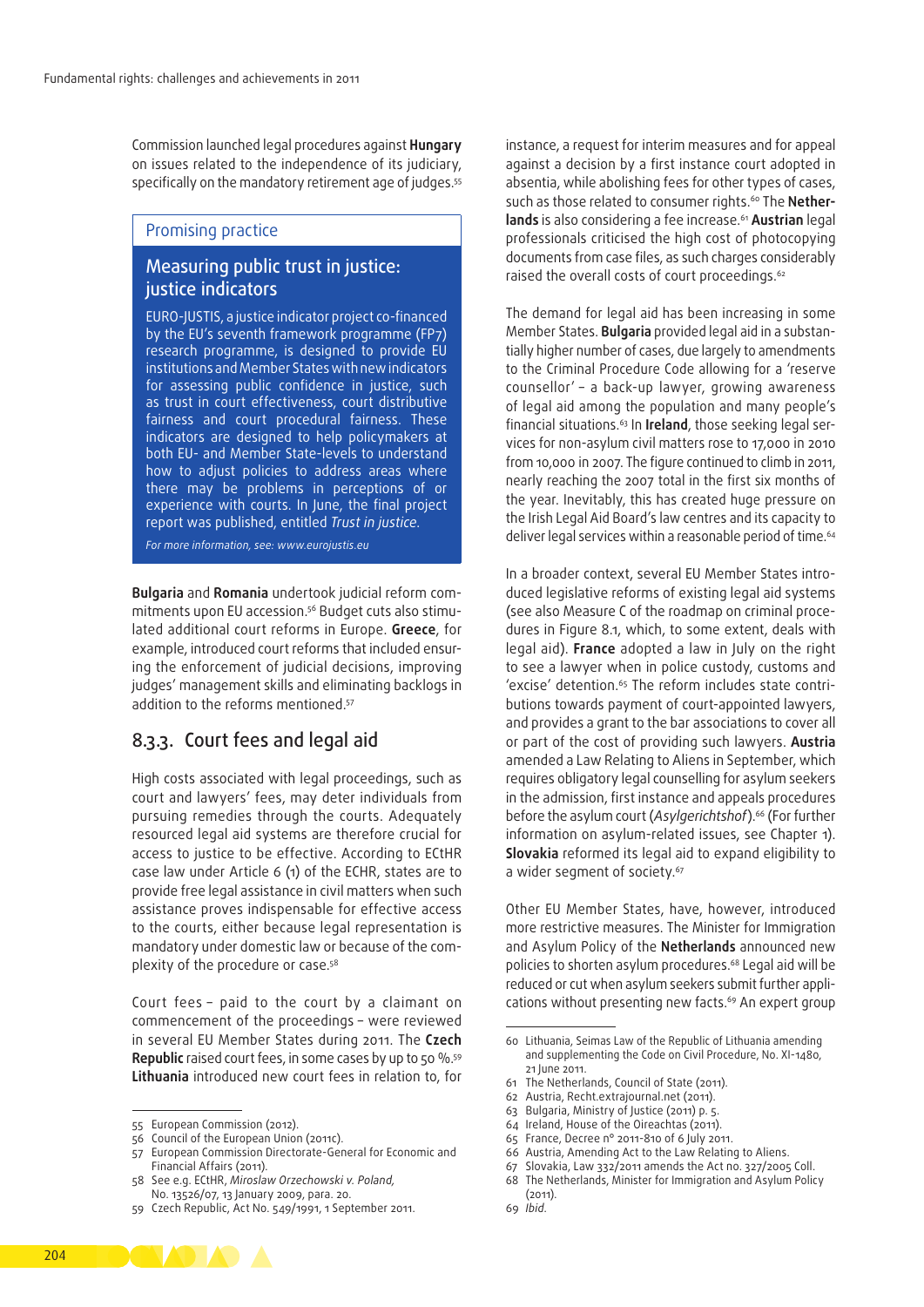has already pointed out that this policy will conflict with Council Directive 2005/85/EC on minimum standards on procedures in Member States for granting and withdraw‑ ing refugee status as well as Article 47 of the Charter of Fundamental Rights of the European Union and Article 6 of the ECHR, both of which quarantee the right to a fair trial.<sup>70</sup> In the **United Kingdom**, the Legal Aid, Sentencing and Punishment of Offenders Bill appears to be controversial.<sup>71</sup> given substantial reductions in the availability of legal aid and changes to funding methods for civil litigation.

At national level, new legislative developments took place in 2011 also in relation to legal assistance in the area of criminal law. In light of the precedent created by the ECtHR in the 2008 judgment of *Salduz v. Turkey*72 in Belgium, for example, the federal Parliament adopted in August 2011 a 'Salduz law' conferring the right to access to a lawyer from the first police interrogation (i.e. Law amending the Criminal Procedure Code and the Law of 20 July 1990 on the preventive detention as to confer certain rights, amongst which the right to consult and be assisted by a lawyer, to each person interrogated and deprived from his freedom).

# 8.3.4. Legal standing

Legal standing – the legal possibility to bring a case before a court – is obviously central to accessing justice. Legal standing can be improved in several ways, such as broadening the scope of those eligible to bring a case, or reducing procedural obstacles. On a parallel issue of cases before institutions other than courts, FRA research has shown that cases of discrimination are rarely reported to the competent authorities.73 Ongoing research supports the view that complainants avoid accessing justice since the individual stigma of bringing a case is too great.74 Changing legal standing to allow for collective complaints might be a way forward at both courts and other institutions such as National Equality Bodies. Collective complaints, also referred to as 'class action' or 'collective redress', allow for the aggregation of several individual claims into one shared case.

The EU undertook a public consultation in 2011 on the introduction of a collective redress mechanism,75 designed in part to identify related common legal principles. The consultation should also help to examine

how such common principles could fit into the legal systems of the EU and the 27 EU Member States. The consultation also explores in which fields, such as com‑ pensation versus halting a situation, collective redress would have added value for improving the enforcement of EU legislation or for better protecting the rights of victims. The intention with collective complaints is to improve the ability to hinder unlawful practices and to seek compensation for breaches of EU law harming large groups of persons or businesses.76

Collective complaints are also closely associated, but should not be confused with what could be called 'pub‑ lic interest actions'. International environmental law has for many years required states to allow complaints from a directly affected person as well as from the general public with a sufficient interest in the matter. "What constitutes a sufficient interest and impairment of a right shall be determined […] with the objective of giving the public concerned wide access to justice […]. To this end, the interest of any non‑governmental organization [promoting environmental protection] shall be deemed sufficient [...].<sup>77</sup> The EU has implemented this part of international law via the Environmental Impact Assessment (EIA) Directive, which deals with public participation in environmental planning.78 The CJEU clarified that national procedural law is trumped by the requirement to allow such NGOs to bring cases.<sup>79</sup>

#### Promising practice

## Filing a complaint via webcam

Police are also employing innovative approaches to the submission of complaints. The Rotterdam‑Rijnmond Police Department in the Netherlands introduced in April a pilot scheme whereby citizens can report a crime via webcam. A person who wants to file a complaint: enters a virtual room on the police department's website and, using the private webcam there, shows the camera his or her identification papers and answers the questions of a police officer who then completes the required forms. The virtual reporting room is open from 8.00 to 22.00. Some complaints, such as violent and sexual crimes and crimes committed by family members of the person filing, cannot be filed in this manner.

*For more information, see: [www.politie‑rotterdam‑rijnmond.](http://www.politie-rotterdam-rijnmond.nl/online-service/aangifte/aangifte-via-webcam.aspx) [nl/online‑service/aangifte/aangifte‑via‑webcam.aspx](http://www.politie-rotterdam-rijnmond.nl/online-service/aangifte/aangifte-via-webcam.aspx)*

<sup>70</sup> The Standing Committee of Experts on International Immigration, Refugee and Criminal law, also known as the Meijers Committee, available at: [www.commissie‑meijers.nl/](http://www.commissie-meijers.nl/commissiemeijers/pagina.asp?pagnaam=english) [commissiemeijers/pagina.asp?pagnaam=english](http://www.commissie-meijers.nl/commissiemeijers/pagina.asp?pagnaam=english).

<sup>71</sup> Hale, B. (2011); United Kingdom, Law Society of England and Wales (2011b); United Kingdom, Bar Council of England and Wales (2011); United Kingdom, Law Centres Federation (2011); United Kingdom, Liberty (2011).

<sup>72</sup> ECtHR, *Salduz v. Turkey*, No. 36391/02, 27 November 2011.

<sup>73</sup> FRA (2009), p. 50.

<sup>74</sup> See FRA activity box, p. 199.

<sup>75</sup> European Commission (2011g).

<sup>76</sup> *Ibid.,* para. 3.

<sup>77</sup> UN, Economic Commission for Europe (UNECE), Art. 9.; see also: FRA (2011c), pp. 39-40.

<sup>78</sup> Council Directive 85/337/EEC of 27 June 1985, amended by Directive 2003/35/EC.

<sup>79</sup> CJEU, C-115/09, *Bund für Umwelt und Naturschutz Deutschland, Landesverband Nordrhein‑Westfalen eV v. Bezirksregierung Arnsberg*, 12 May 2011, para. 50 *et seq.* See also CJEU, C-128/09, *Antoine Boxus et al v. Region wallonne*, 18 October 2011.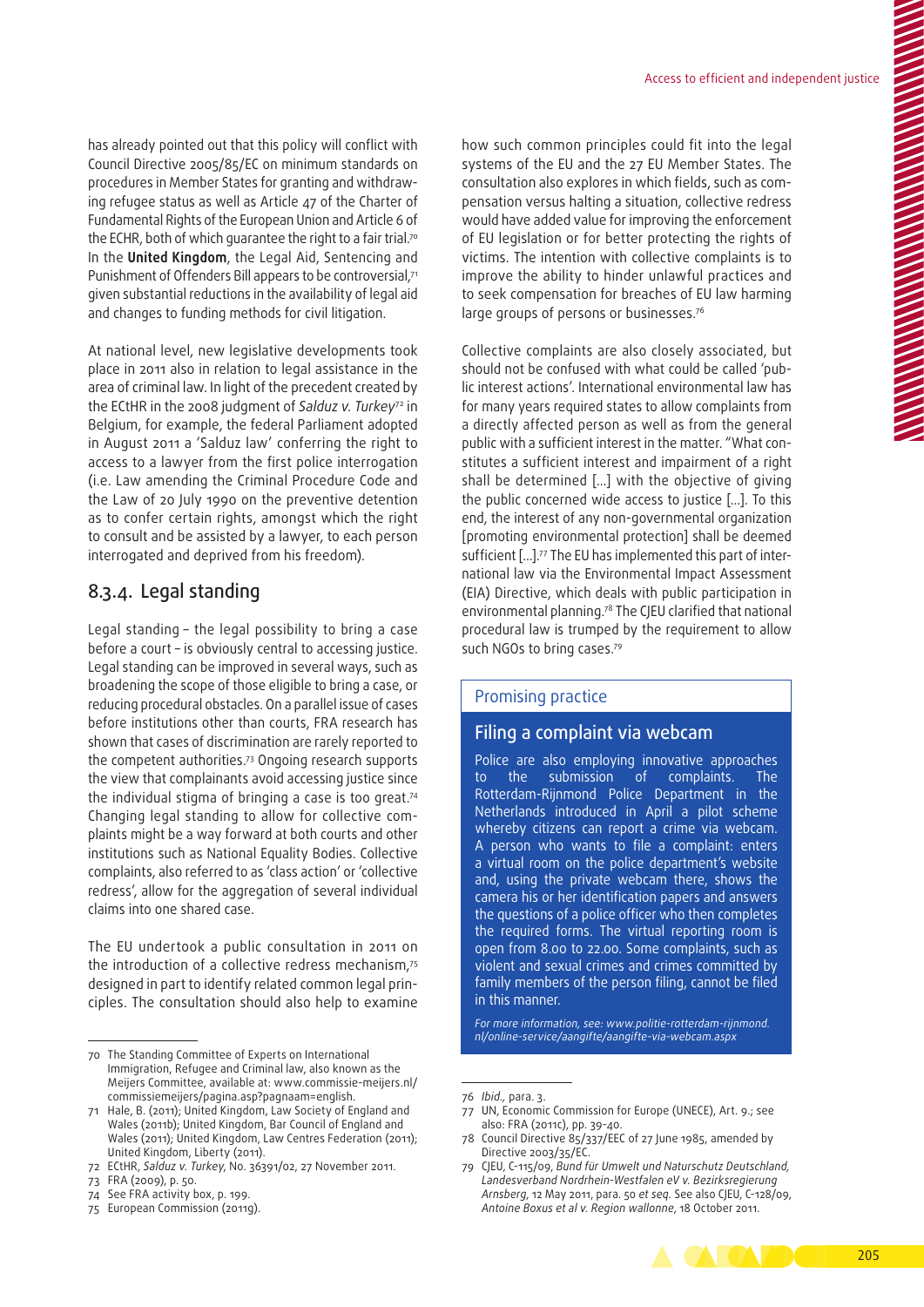Several EU Member States took steps in 2011 to broaden the group of those eligible to bring complaints by allowing collective actions in areas where such mechanisms did not exist before. In **Belgium**, the Flemish Bar Association (*Orde van Vlaamse Balies*) is working on a bill to allow a 'class action' procedure under Belgian law. The law would create the possibility for several complainants, or 'supportive plaintiffs' who are not individually identified, to join forces behind one representative plaintiff.80 In **Estonia**, the new Code of Administrative Procedure (*Halduskohtumenetluse seadustik*), effective from 1 January 2012, includes legal standing for environmental NGOs and groups of activists who represent the opinions of a significant number of local residents.<sup>81</sup> The government in Lithuania adopted a resolution approving of collective complaints.<sup>82</sup> Similar developments are also underway in **Croatia**. 83

# 8.3.5. E‑justice

E-justice, the use of information technology to simplify access to justice, is developing rapidly in the EU, bringing with it both good and bad implications for fundamental rights. E‑justice allows a broader and speedier access to justice for all but poses risks to rights to privacy of personal data as well as reduced physical access to various legal services. The European e‑Justice Portal, launched in 2010, is a 'one‑stop‑shop' for EU-justice-related issues.<sup>84</sup> As the FRA report *Access to justice in Europe* (2011) explains, the portal provides details on, for instance, judicial systems and legal aid in all Member States. In late 2011, the CJEU launched a new online feature, e-curia, allowing parties to deposit, receive and consult procedural documents in electronic format.<sup>85</sup>

Electronic tools may provide various e‑services and effectively bridge geographical distance to a court, although there are limits to the reach of such tools, because not all segments of society have access to the internet nor are they sufficiently proficient or willing to make use of it. The CCJE Opinion on justice and information technologies, mentioned earlier, underscores the importance as well as the pitfalls in using information technology for justice.<sup>86</sup> The Opinion calls, for instance, for improved access to justice through e-filing and by making case law available. The CCJE says "that the judiciary should make case law, or at

86 CCJE (2011).

least landmark decisions, available on the internet i) free of charge, ii) in an easily accessible form, and iii) taking account of personal data protection."<sup>87</sup>

#### Promising practice

# Enhancing the e‑justice portal

The European e-justice portal is continuously expanding its features. The Council of Bars and Law Societies of Europe (CCBE) provided data for a 'find-a-lawyer' function that enables searches by country, practice area and languages spoken. This was piloted in 2011 and will be made available in 2013. A similar function for notaries was developed by the CNUE (Council of the Notariats of the European Union), which will also be integrated in the portal in 2013. Direct electronic exchanges between individuals and courts in the Member States in European small claims procedures and European payment orders will be piloted in 2012, as part of the e-Codex project. Factsheets on the rights of suspects and defendants in criminal proceedings in the respective EU Member States, prepared by the Commission, together with the CCBE, will be uploaded in 2012. It is anticipated that these developments will inspire similar moves at national level.

*For more information, see: [https://e‑justice.europa.eu](https://e-justice.europa.eu)*

Similar developments relating to e‑justice took place at EU Member State level in 2011, in particular in relation to electronic exchange of documents and e-filing at courts. The EU's Internal Market Directive has helped push Member States to improve e‑justice.88 In **Austria**, as of 2011, documents can be submitted electronically to courts in all legal proceedings. The Federal Ministry of Justice (*Bundesministerium für Justiz*) has prioritised further e‑justice enhancements to promote access to justice and reduce the length of proceedings.<sup>89</sup> The latest available data, from 2010, shows that some 95 % of summary proceedings and more than 65 % of appli‑ cations to enforce a court decision were transmitted electronically.90 In June, **Finland**'s judicial administration opened an electronic service that allows individuals and businesses to perform some judicial matters online, including filing for legal aid and taking action on an undisputed debt, provided there is only one debtor.<sup>91</sup>

**France** introduced an e‑bar (*e‑barreau*) platform that enables electronic communication between parties and the courts of appeal. As of 1 September, appeals

<sup>80</sup> Belgium, Flemish Bar Association (2011).

<sup>81</sup> Estonia, Code of Administrative Court Procedure. Also see: Estonia, Code of Civil Procedure.

<sup>82</sup> Lithuania, Resolution approving the collective complaint concept.

<sup>83</sup> Croatia, Civil Procedure Act.

<sup>84</sup> For more information, see: https://e-justice.europa.eu; FRA (2011a), p. 21; Council of the European Union (2011d), p. 1.

<sup>85</sup> CJEU (2011c); See also, [http://curia.europa.eu/jcms/](http://curia.europa.eu/jcms/jcms/P_78957/?hlText=e-curia)

[jcms/P\\_78957/?hlText=e‑curia.](http://curia.europa.eu/jcms/jcms/P_78957/?hlText=e-curia)

<sup>87</sup> CCJE (2010a) Art. 24. The Opinion also notes the need to comply with the ECLI-standards, see above.

<sup>88</sup> Council Directive 2006/123/EC, OJ 2006 L 376, p. 36 and Art. 8. 89 Austria, Ministry of Justice (2011), p. 4.

<sup>90</sup> *Ibid*.

<sup>91</sup> Finland, Act on the amendment of the Parliamentary Ombudsman Act 20.5.2011/535.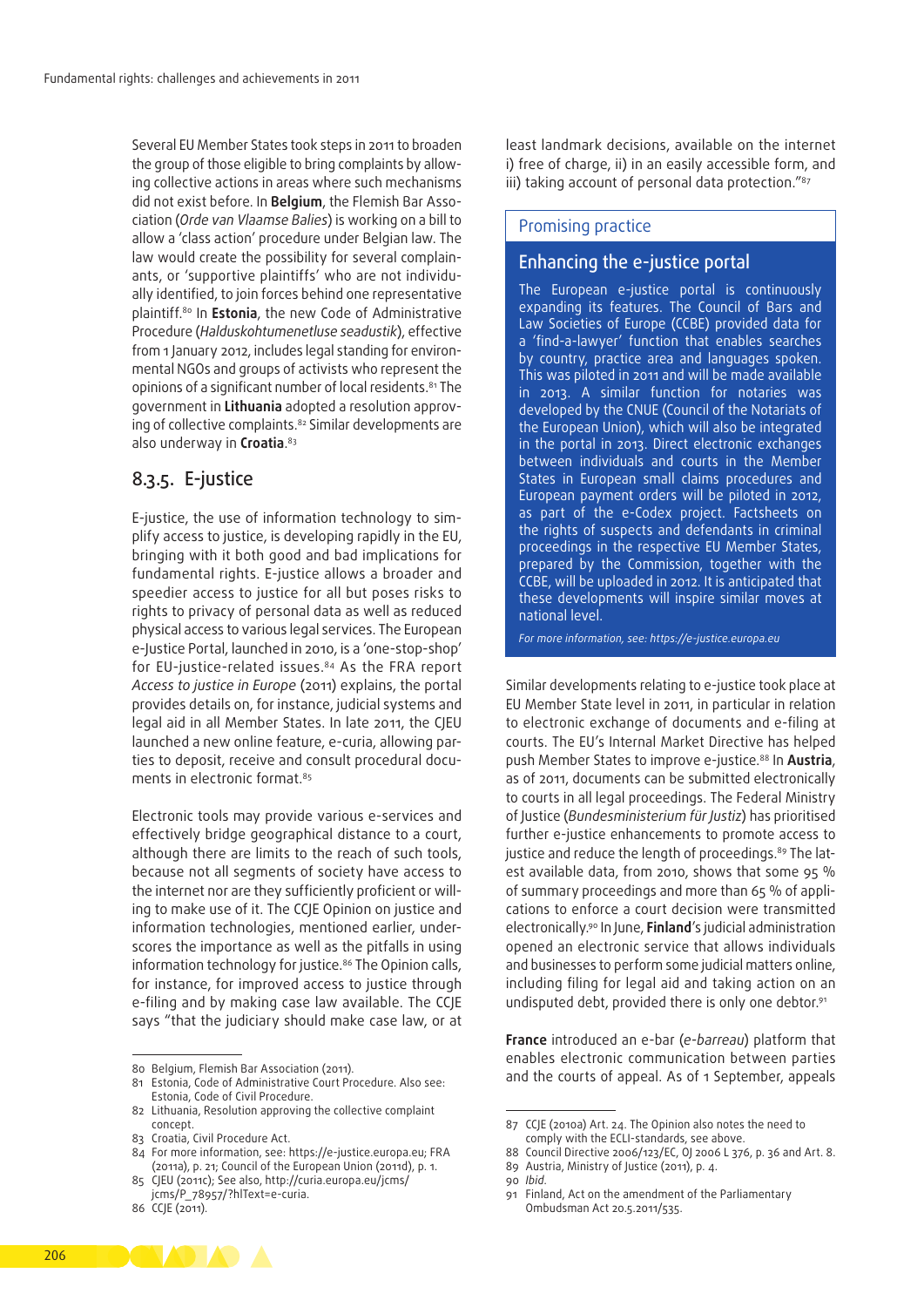are only admissible if submitted via the e-bar platform: electronic appeals have thereby replaced paper appeals.<sup>92</sup> Germany saw three major e-justice developments. The act on de-mail, an e-government communications service that makes it possible to exchange legal documents electronically among citizens, agencies and businesses, entered into force in May.93 Germany also instituted e-filing in courts at the federal and regional level.94 And, by the end of 2011, Germany was expected to have set up a system allowing all federal courts and federal prosecutors to handle all written communication electronically.95 Court orders in **Lithuania** can be applied for via the TĮEUS online system, which also provides continuously updated information on an application's status.96 Lithuania has also made standard forms for refusal and acceptance of a claim available, reducing the need for legal assistance.97

The **Netherlands** launched a Digital Procedures for Administrative Law project (*Digitaal Procederen Bestuursrecht*), which includes a component enabling citizens to launch legal proceedings electronically.98 In the area of criminal law, the Rotterdam Court piloted a fully digital process in 2011.99 The Ministry of Justice in **Slovakia** introduced an e‑portal with an e‑actions (*eŽaloby*) section through which citizens may file an action or a motion to on-going civil court proceedings. The section includes the relevant forms along with instructions on how to fill them in.100 **Slovenia**  established e-filing for land registry in May, prompting the filing of a large number of cases in the following months. Under its e‑justice strategy, an additional set of e-projects are being prepared.<sup>101</sup>

#### Promising practice

#### Visualising sentencing: you be the judge

The **United Kingdom's** Ministry of Justice was recognised at the International Visual Communications Awards for an interactive guide to help people understand sentencing – 'you be the judge'. This type of tool facilitates access to justice by allowing people to become accustomed to the procedures of courts outside the actual courtroom.

*For more information, see: [http://ybtj.justice.gov.uk](http://ybtj.justice.gov.uk/%20)*

The **United Kingdom** announced a work programme in September to modernise and improve the efficiency

95 *Ibid*.

of the criminal justice system in England and Wales.<sup>102</sup> Two components are: streamlined digital working and increased use of video technology, which includes the use of a 'virtual court', where first hearings in magistrates' courts are held via video link with the defendant remaining in the police station following charge. A United Kingdom research project also discusses the use of a video link between a police station and court for early hearings in criminal cases.<sup>103</sup> Electronic disclosure - parties making information available and manageable electronically – became obligatory in civil cases in England and Wales late in 2010.<sup>104</sup>

# 8.3.6. National Human Rights Institutions

National Human Rights Institutions (NHRIs), bodies established to protect and promote human rights at the national level, play an important role in providing access to justice. How they do so varies greatly by institutional mandate. Some NHRIs, for instance, are focused on monitoring compliance with human rights, conducting research or actually hearing complaints. Others seek to raise awareness of human rights and thereby prevent the need to access justice from arising.

In June 2011, the UN Human Rights Council in Geneva passed a resolution that affirmed the important role of NHRIs in promoting and protecting human rights at the national and UN levels.<sup>105</sup> The resolution encouraged UN Member States to establish NHRIs that are compliant with international standards and likewise encouraged states to strengthen their established NHRIs. This was the Human Rights Council's first resolution to focus specifically on the work of NHRIs.<sup>106</sup> The Council of Europe Human Rights Commissioner issued in 2011 an opinion on national structures for promoting equality. This opinion aims to assist member states in enacting equal treatment legislation, establishing independent and effective equality bodies and enabling these structures to discharge their functions in an independent and effective way. It underlines the importance of strong equal treatment legislation as well as independence and effectiveness as two core factors for assessing national structures for promoting equality.<sup>107</sup>

The International Coordinating Committee of National Institutions for the Promotion and Protection of Human Rights' (ICC) accreditation process, conducted by its Sub‑Committee on Accreditation in line with the Paris Principles, is central to the status of these institutions, because it guarantees greater effectiveness and

105 UN, Human Rights Council Resolution.

<sup>107</sup> Council of Europe, Commissioner for Human Rights (2011a).



<sup>92</sup> France (2011).

<sup>93</sup> Germany, De‑Mail Act, 3 May 2011.

<sup>94</sup> *Ibid*.

<sup>96</sup> *Ibid*.

<sup>97</sup> Lithuania, Ministry of Justice (2011).

<sup>98</sup> Netherlands (2011a).

<sup>99</sup> Netherlands (2011b).

<sup>100</sup> Slovakia, Ministry of Justice (2011).

<sup>101</sup> Slovenia, Ministry of Justice (2011).

<sup>102</sup> United Kingdom, Ministry of Justice (2011).

<sup>103</sup> Terry, M., *et al.* (2010).

<sup>104</sup> United Kingdom (2010).

<sup>106</sup> Asia Pacific Forum (2011a).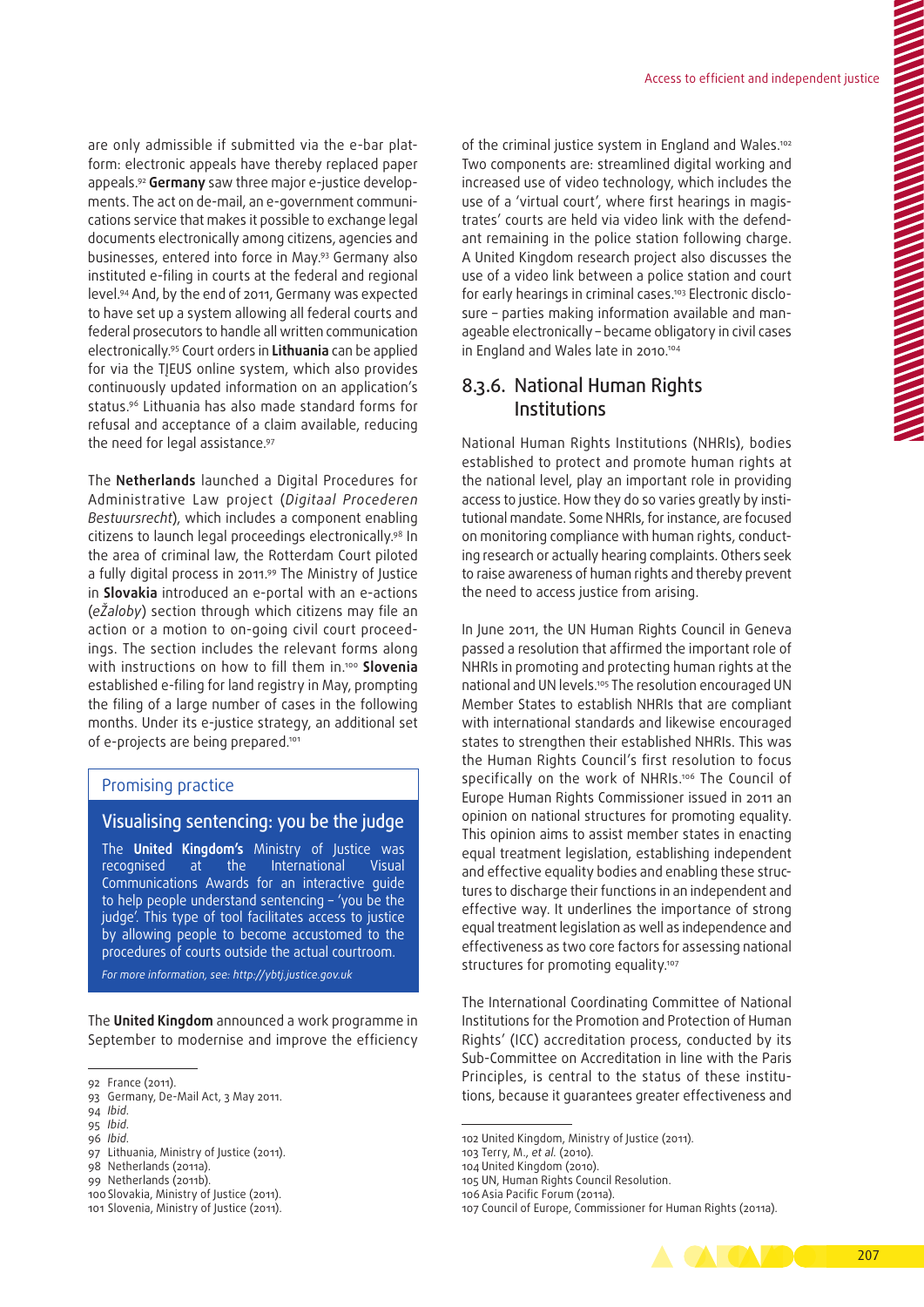independence. 2011 reforms relating to NHRIs and their accreditation status took place.108 NHRIs in two Member States, **Denmark**109 and **Portugal**, 110 were assessed and found to be in full compliance with the Paris Principles, thus maintaining their A‑status. Both Member States have put forward legislative amendments to restructure the existing NHRIs to streamline the existing system of human rights protection and to strengthen the role of NHRIs. **Croatia** is also restructuring its NHRI.111

NHRIs in **Bulgaria**, **Hungary**and **Sweden** applied for ICC accreditation status in the same period. The ICC reviewed their compliance with the Paris Principles, awarding all the institutions B‑status for incomplete compliance. The two **Bulgarian** institutions received B‑status: the Ombudsman and the Commission for the Protection against Discrimination. **Hungary** replaced the four existing rights‑related commissioners with a Commissioner of Fundamental Rights (*Alapvető jogok biztosa*), who, under the new law on the Commissioner for Fundamental Rights (CXI/2011), monitors and analyses the situation of fundamental rights and prepares a related statistical study. The Commissioner also receives and collects statistical data from the Equal Rights Commission, the National Data Protection Authority, the Police Complaints Body and the Educational Rights Commissioner.

Since 2010, the number of accredited NHRIs in EU Member States has reached 22: twelve NHRIs with A-status located in 10 different Member States (the **United Kingdom** having three), nine with B-status in eight different Member States (**Bulgaria** having two) and one NHRI with C‑status (see Table 8.2).

In at least three of the Member States with accredited NHRIs, namely **Austria**, **Belgium** and the **Neth‑ erlands**, reforms are underway that might lead to an upgrade to A‑ from B- status. For example, **Austria's**  amended National Ombudsman Board Act (*Volks‑ anwaltschaftsgesetz*, 1982) will come into force on 1 July 2012. In Belgium, negotiations launched in December 2006 to transform the Centre for equal opportunities and opposition to racism (*Centre pour l'égalité des chances et la lutte contre le racisme*) into an inter-federal centre and aim for A- status continued.112 The **Nether‑ lands** formally established a new NHRI in November, which is expected to become operational in mid-2012.113 In Italy, new draft legislation has been proposed to establish an NHRI, with a view to seeking ICC-accreditation.<sup>114</sup> **Cyprus**, <sup>115</sup> **Finland**116 and **Lithuania**117 have all taken steps to strengthen existing non‑accredited institutions, also with an aim to apply for ICC accreditation. The **Cypriot** change consists of amendments making the Ombuds‑ man Commissioner for the Protection of Human Rights, including a mandate to fulfil monitoring commitments under the Optional Protocol to the UN Torture Convention (OP‑CAT). In **Sweden**, as reported in last year's Annual Report (p. 148), a government‑appointed inquiry

| <b>Status</b>      | <b>Countries</b>                                                                                                                                                  |
|--------------------|-------------------------------------------------------------------------------------------------------------------------------------------------------------------|
| A                  | Denmark, France, Germany, Greece, Ireland, Luxembourg, Poland, Portugal, Spain,<br>United Kingdom (Scotland, England and Wales, and Northern Ireland) and Croatia |
| B                  | Austria, Belgium, Bulgaria (two institutions), Hungary, Netherlands, Slovakia, Slovenia,<br>Sweden                                                                |
|                    | Romania                                                                                                                                                           |
| No accredited NHRI | Cyprus, Czech Republic, Estonia, Finland, Italy, Latvia, Lithuania, Malta                                                                                         |

#### Table 8.2:  NHRIs, by institution and ICC‑accreditation status

*Notes: NHRIs in Member States in bold were accredited by the ICC in 2011. Italicised Member States indicate changes underway that could affect the NHRI's accreditation status. Underscored Member States have NHRIs that also serve as a National Equality Body under EU law. Source: FRA, 2011*

> 112 Belgium, Centre for equal opportunities and opposition to racism (CEOOR) (2012).

- 113 Netherlands, Dutch Senate draft bill on the establishment of a National Human Rights Institute.
- 114 Italy, Draft Bill for the creation of a National Commission for the promotion and protection of human rights.
- 115 Cyprus, Law 158(I)/2011 strengthening the functioning of the Ombudsman in respect to Human Rights protection amending the Commissioner of Administration (Ombudsman) Law (Law 36(I) 2004) so as to provide a mandate also for the protection of human rights.
- 116 Finland, Act on the amendment of the Parliamentary Ombudsman Act 20.5.2011/535. See also Finland, Government Bill to amend the Parliamentary Ombudsman Act; and Finland (2010).
- 117 Lithuania, Human Rights Committee of the Seimas (2011).
- 108 Asia Pacific Forum (2011b).
- 109 Denmark, *Regeringsgrundlag* (2011).
- 110 Portugal, Amendment of the Organic Law on the Portuguese Ombudsman Services.
- 111 Croatia, Ombudsman Act. See also: Carver, R. *et al.*

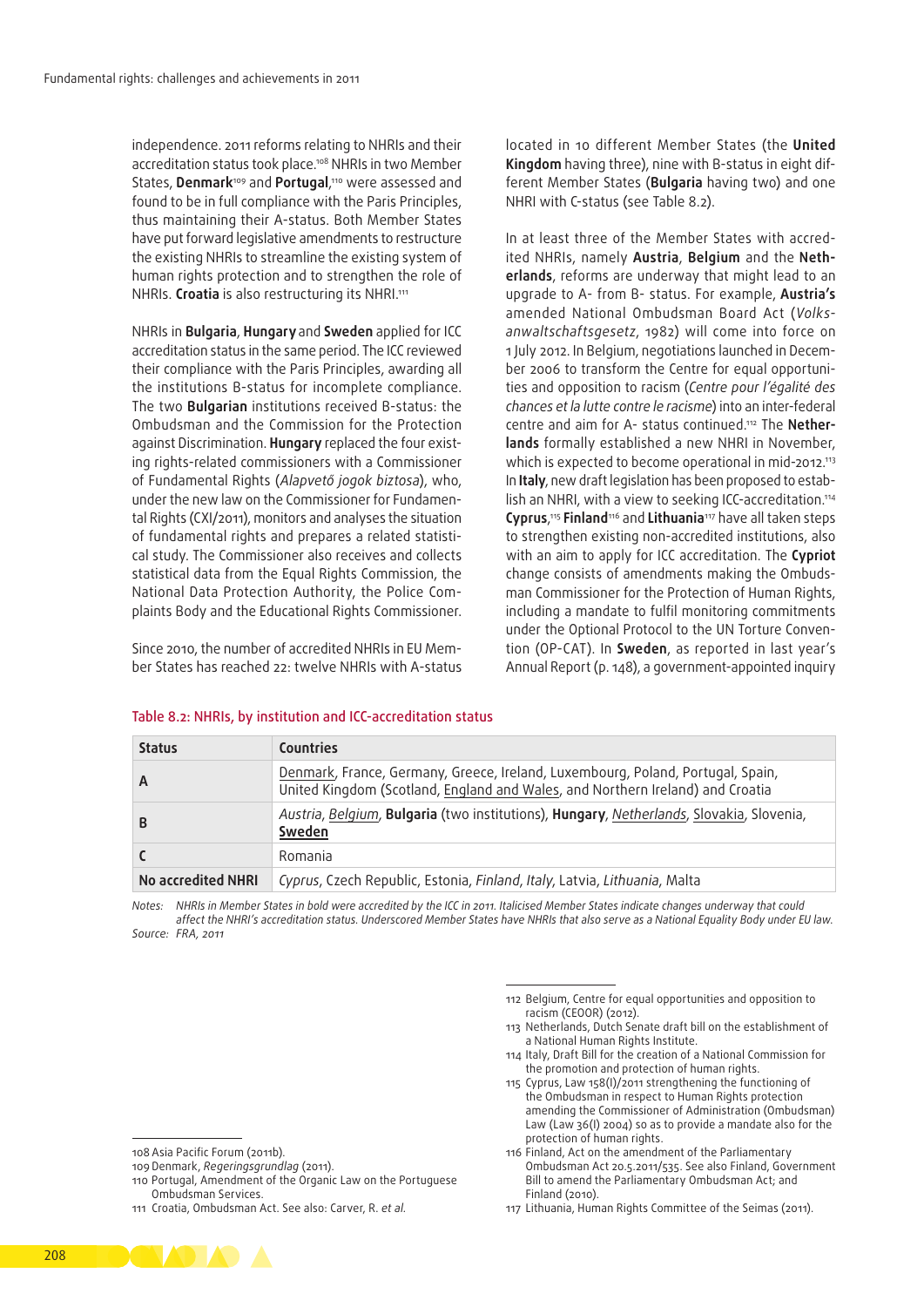committee proposed the establishment of an NHRI in compliance with the Paris Principles.118 In 2011, another government‑appointed inquiry delivered its findings, concluding that, among other things, a new NHRI should be established. Its mandate should be broader than the present one which addresses equality; the aim should be to seek A-status.<sup>119</sup>

# **FRA ACTIVITY**

# Handbook on establishing and accrediting National Human Rights Institutions in EU Member States

The FRA has prepared a practical handbook on guidance for establishing NHRIs in the EU, particularly with regard to the accreditation process. The FRA consulted NHRIs in 2011 on the structure and content of the handbook resulting in major improvements as well as concrete examples from NHRIs around the EU. Along with outlining the accreditation process, the handbook provides practical accreditation examples from EU Member States, as well as information on how to maintain or improve ICC‑status once accredited. It primarily targets national governments, parliaments and existing bodies with a human rights remit that are considering an NHRI or are seeking to encourage existing institutions to get accreditation. The handbook may also serve as a practical tool for civil society actors who advocate and support developments in this area. It will be published in 2012.

In 2011, **Ireland** announced that its existing NHRI would merge with its National Equality Body – an entity required under EU law to promote equality.120 This would increase the number of accredited NHRIs in EU Member States that also serve as National Equality Bodies to seven: three with A-status and four with B-status. Among those, the **Netherlands**, is integrating its existing Equal Treatment Commission, which holds B‑status, with the recently established NHRI mentioned earlier.

Under the requirements of the OP‑CAT, **Austria**<sup>121</sup> appointed its ICC‑accredited NHRI as the required National Preventive Mechanism (NPM). **Croatia** did the same.122 Of the 14 EU Member States, plus Croatia, that had appointed an NPM by the end of 2011, four were also NHRIs (**Croatia,**

**Hungary, Poland** and **Slovenia**).123 Similarly, in 2011, the A‑status NHRI in **Denmark**124 and the B‑status NHRI in **Belgium**125 were entrusted with a mandate to monitor the UN Convention on the Rights of Persons with Disabilities (CRPD). Of the 19 EU Member States which are Parties, six have appointed an accredited NHRI as part of the monitoring framework under the CRPD.126 See further Chapter 5.

# **Outlook**

Reforms initiated in 2011 merit commendation for striving to tackle lengthy judicial proceedings as well as to streamline court systems, both of which will make access to justice at European and national levels more practical and effective. However, some measures taken risk reducing access to justice by introducing or increasing obstacles to access courts or other redress mechanisms.

The search for increased efficiency has driven pioneering work in the use of e‑justice tools. EU Member States are expected to expand and develop their work in the area, though caution is needed to avoid marginalising those without access to the internet. The area of legal standing also saw progress in 2011, with the scope of those eligible to make a claim widening. The development of institutions with a human rights remit is also helping to make justice more accessible. And, as EU law continues to evolve, the judicial systems of EU Member States will need to adapt and harmonise in order to effectively handle cross‑border issues and ensure that fundamental rights are sufficiently guaranteed.

Looking ahead, 2012 will be the year that the EU adopts the Criminal Procedure Roadmap's Measure B – the letter of rights – and substantial progress is also expected on other measures. The financial situation will likely continue to play a major role in priorities and efforts to make the justice system more effective. A trend towards strengthening NHRIs and their roles as non‑judicial 'access to justice' mechanisms will most likely continue in the coming period, as will the role of the monitoring mechanisms under international human rights conventions.

<sup>126</sup> UN, Office of the High Commissioner for Human Rights (2011).



<sup>118</sup> Sweden, National action plan for human rights (2010), pp. 343, 346-347.

<sup>119</sup> Sweden, Delegation for Human Rights (2011), pp. 252-269. 120 Ireland, Department of Justice and Equality (2011a); Ireland, Department of Justice and Equality (2011b).

<sup>121</sup> Austria, Federal Act on the Implementation of the Optional Protocol of 18 December 2002 to the Convention against Torture and other Cruel, Inhuman or Degrading Treatment or Punishment, Art. 17.

<sup>122</sup> Croatia, Act on a preventive mechanism for the suppression of torture and other cruel, inhuman or degrading treatment or punishment.

<sup>123</sup> Association for the prevention of torture (APT) (2012).

<sup>124</sup> For more information on Denmark's NHRI mandate, see: [www.humanrights.dk/who+we+are/dihr's+mandate](http://www.humanrights.dk/who+we+are/dihr�s+mandate).

<sup>125</sup> Belgium, CEOOR (2011).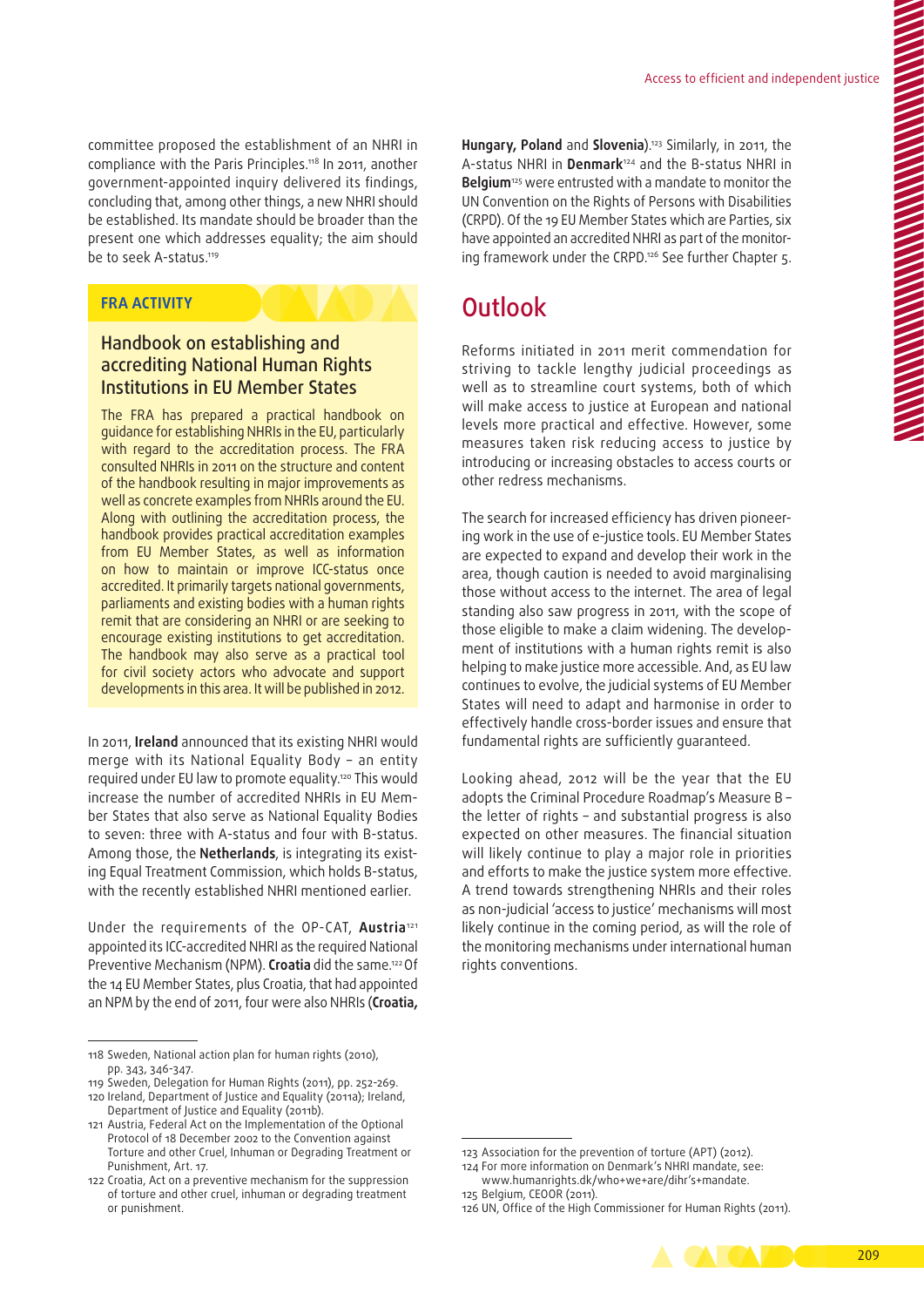# References

Asia Pacific Forum (2011a), 'UN recognizes crucial role of NHRIs', Press release, 11 July 2011.

Asia Pacific Forum (2011b), 'International NHRI body prepares advice on key topics', Press release, 16 November 2011.

Association for the prevention of torture (APT) (2012), *List of designated National Preventive Mechanisms*, 3 February 2012.

Austria, Act on Cross‑border Mediation in Civil Law in the European Union, 1 May 2011.

Austria, Amending Act to the Law Relating to Aliens (*Bundesgesetz, mit dem das Niederlassungs- und Aufenthaltsgesetz, das Fremdenpolizeigesetz 2005, das Asylgesetz 2005, das Grundversorgungsgesetz – Bund 2005 und das Staatsbürgerschaftsgesetz 1985 geändert werden (Fremdenrechtsänderungsgesetz 2011 – FrÄG 2011*)), BGBl. I Nr. 38/2011 (2011).

Austria, Draft Budget Consolidation Act – Justice 2011‑2013 (*Entwurf Budgetbegleitgesetz Justiz 2011‑2013*), 27 October 2011.

Austria, Federal Act on the Implementation of the Optional Protocol of 18 December 2002 to the Convention against Torture and other Cruel, Inhuman or Degrading Treatment or Punishment, 23 May 2011.

Austria, Ministry of Justice (2011), *Use of IT within Aus‑ trian Justice*, October 2011.

Austria, National Ombudsman Board Act (*Volks‑ anwaltschaftsgesetz*, 1982), 1 July 2012.

Austria, Recht.extrajournal.net (2011), Gerichtsgebühren und Kopierkosten: Es wird noch schlimmer, bevor es besser werden kann, 29 July 2011.

Belgium, Centre for Equal Opportunities and Opposition to Racism (2012), *Le Centre en 2011*, Brussels.

Belgium, Centre for Equal Opportunities and Opposition to Racism (2011), 'The rights of persons with disabilities: the Centre is responsible for implementing the UN Convention' (*Rechten van personen met een handicap: Het Centrum wordt bevoegd voor de uitvoering van het VN‑Verdrag*), Press release.

Belgium, Flemish Bar Association (*Orde van Vlaamse Balies*) (2011), An adjustment of the Judicial Code in order to allow collective actions (the so called 'Class action'), July 2010.

Bulgaria, Ministry of Justice (2011), *Amend‑ ments in the Criminal Procedure Code Written reply 66-00-144/17.09.2011*, 17 September 2011.

Carver, R., Dvornik S., Režepagić, D. (2010), *Rationaliza‑ tion of the Croatian Human Rights Protection System*, UNDP, February 2010.

Council Directive 85/337/EEC of 27 June 1985 on the assessment of the effects of certain public and private projects on the environment, OJ No. L 175.

Council Directive 2006/123/EC of 12 December 2006 on Services in the Internal Market, OJ 2006 L 376/36, 27 December 2006.

Council of Europe (2011a), *Opinion of the Secretariat on the Commission's proposal for a directive of the European Parliament and of the Council on "the right to access to a lawyer in criminal proceedings and on the right to communicate upon arrest",* Strasbourg, 9 November 2011.

Council of Europe (2011b), *The Izmir Conference 26–27 April 2011*, information available at: [www.](http://www.coe.int/t/dghl/standardsetting/conferenceizmir/default_EN.asp) [coe.int/t/dghl/standardsetting/conferenceizmir/](http://www.coe.int/t/dghl/standardsetting/conferenceizmir/default_EN.asp) default EN.asp. All hyperlinks were accessed on 30 March 2012.

Council of Europe, European Commission for the Efficiency of Justice (CEPEJ) (2010), *Handbook for con‑ ducting satisfaction surveys aimed at Court users in Council of Europe's member states, CEPEJ (2010)1E*, Strasbourg, 26 November 2010.

CEPEJ (2011a), *Discussion on indicators for measuring quality of justice,* CEPEJ‑GT‑QUAL(2007)7, Strasbourg, 25 October 2011.

CEPEJ (2011b), *2010 CEPEJ Report: European Union comparable countries*, 13 March 2011.

CEPEJ (n. d.), *Meeting reports of the Working party on the evaluation of judicial systems*.

Council of Europe, Commissioner's Human rights comments (2011), 'Overuse of the European Arrest Warrant – a threat to human rights', Press release, 15 March 2011.

Council of Europe, Commissioner for Human Rights (2011a), *Opinion of the Commissioner for human rights on national structures for promoting equality,* CommDH(2011)2, Strasbourg, 21 March 2011.

Council of Europe, Commissioner for Human Rights (2011b), *Third party intervention by the Council of Europe Commissioner for Human Rights under Article 36, paragraph 3, of the European Convention on Human Rights* (CommDH(2011)2), Strasbourg, 21 March 2011.

Council of Europe, Committee of Ministers (2011), *Guide‑ lines of the Committee of Ministers of the Council of Europe on child friendly justice and their explanatory memorandum*, 31 May 2011.

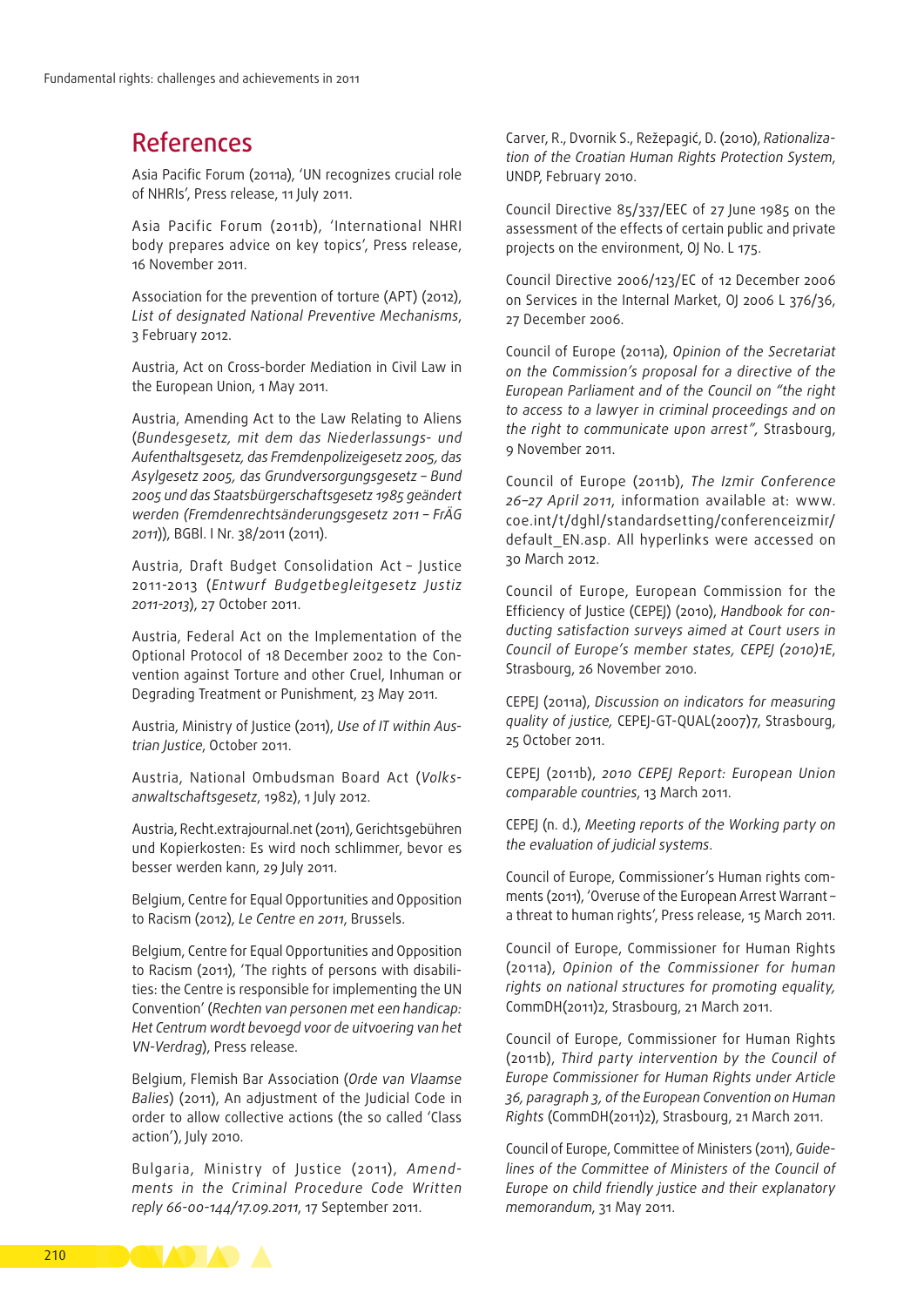Council of Europe, Consultative Council of European Judges (CCJE) (2010a), *Magna Carta of Judges*, CCJE(2010)3 Final, Opinion No. 13, 19 November 2010.

CCJE (2010b), *In the enforcement of judicial decisions*, CCJE(2010)2 Final, Opinion No. 13, 19 November 2010.

CCJE (2011), *Justice and information technologies (IT)*, CCJE(2011)2 final, Opinion No. 14, 9 November 2011.

Council of the European Union (2001), Regulation 2001/44/EC of 22 December 2000 on jurisdiction and the recognition and enforcement of judgments in civil and commercial matters, OJ 2001 L 012, 22 December 2000.

Council of the European Union (2009), Resolution of the Council on a Roadmap for strengthening procedural rights of suspected or accused persons in criminal proceedings, OJ 2009 C 295, 30 November 2009.

Council of the European Union (2011a), *Interinstitu‑ tional file on Initiative of the Kingdom of Belgium, the Republic of Bulgaria, the Republic of Estonia, the Kingdom of Spain, the Republic of Austria, the Republic of Slovenia and the Kingdom of Sweden for a Direc‑ tive of the European Parliament and of the Council regarding the European Investigation Order in criminal matters – text agreed as general approach, 18918/11*, 21 December 2011.

Council of the European Union (2011b), *Interinstitutional file on Initiative of the Kingdom of Belgium, the Republic of Bulgaria, the Republic of Estonia, the Kingdom of Spain, the Republic of Austria, the Republic of Slovenia and the Kingdom of Sweden for a Directive of the European Parliament and of the Council regarding the European Investigation Order in criminal matters – follow‑up document of the meeting of the Working Party on 21 September 2011*, 15065/11, 7 October 2011.

Council of the European Union (2011c), *Cooperation and verification mechanism for Bulgaria and Romania – Council conclusions*, Brussels, 12 September 2011.

Council of the European Union (2011d), *Conclusions inviting the introduction of the European Case Law Identifier (ECLI) and a minimum set of uniform metadata for case law*, OJ 2011 C 127, 29 April 2011.

Court of Justice of the European Union (CJEU) (2011a), 'Statistics concerning judicial activity in 2010: references for a preliminary ruling have never been dealt with so quickly', Press release No. 13/11, CJE/11/13, 2 March 2011.

CJEU (2011b), *Letter dated 28 March 2011 from the President of the CJEU to the President of the European Parliament*.

CJEU (2011c), 'The Court of Justice of the European Union launches 'e-Curia' an application allowing procedural documents to be lodged and accepted by exclusively electronic means', Press release no. 125/11, 23 November 2011.

CJEU, Joined cases C-109/10 and 110/10, *Solvay SA v. European Commission*, 14 April 2011.

CJEU, T-18/10, *Kanatami v. European Parliament and Council*, 6 September 2010.

CJEU, C-115/09, *Bund für Umwelt und Naturschutz Deutschland, Landesverband Nordrhein‑Westfalen eV v. Bezirksregierung Arnsberg*, 12 May 2011*.*

CJEU, C-380/09, *Melli Bank v. Council*, 28 June 2011.

CJEU, C-128/09, *Antoine Boxus et al v. Region wallonne*, 18 October 2011.

CJEU, C-548/09, *Bank Melli Iran v. Council of the Euro‑ pean Union*, 16 November 2011.

CJEU, C-27/09, *French Republic v. People's Mojahedin Organization of Iran*, 21 December 2011*.*

CJEU, C 279/09, *DEB Deutsche Energiehandels- und BeratungsgesellschaftmbH*, para. 59, 22 December 2010.

Croatia, Act on a preventive mechanism for the suppression of torture and other cruel, inhuman or degrading treatment or punishment (*Zakon o nacionalnom pre‑ ventivnom mehanizmu za sprečavanje mučenja i drugih okrutnih, neljudskih ili ponižavajućih postupaka ili kažnjavanja*) Official Gazette, No. 18, 9 February 2011.

Croatia, Civil Procedure Act, Official Gazette, No. 57, 25 May 2011.

Croatia, Ombudsman Act (*Konačni prijedlog zakona o pučkom pravobranitelju*), 21 October 2011.

Cyprus, Law 158(I)/2011 strengthening the functioning of the Ombudsman in respect to Human Rights protection amending the Commissioner of Administration (Ombudsman) Law (Law 36(I)2004), 9 December 2011.

Czech Republic, Act No. 549/1991 Sb. on Court Fees, last amended by Act No. 218/2011, 1 September 2011.

Denmark, Regeringsgrundlag (2011), *Et Danmark, der står sammen – Regeringsgrundlag*, October 2011.

Directive 2003/35/EC of the European Parliament and of the Council of 26 May 2003, OJ 2003 L156/17.

Directive 2008/52/EC of the European Parliament and of the Council of 21 May 2008 on certain aspects of mediation in civil and commercial matters, OJ 2008 L 136.

Directive 2010/64/EU of the European Parliament and of the Council of 20 October 2010 on the right to

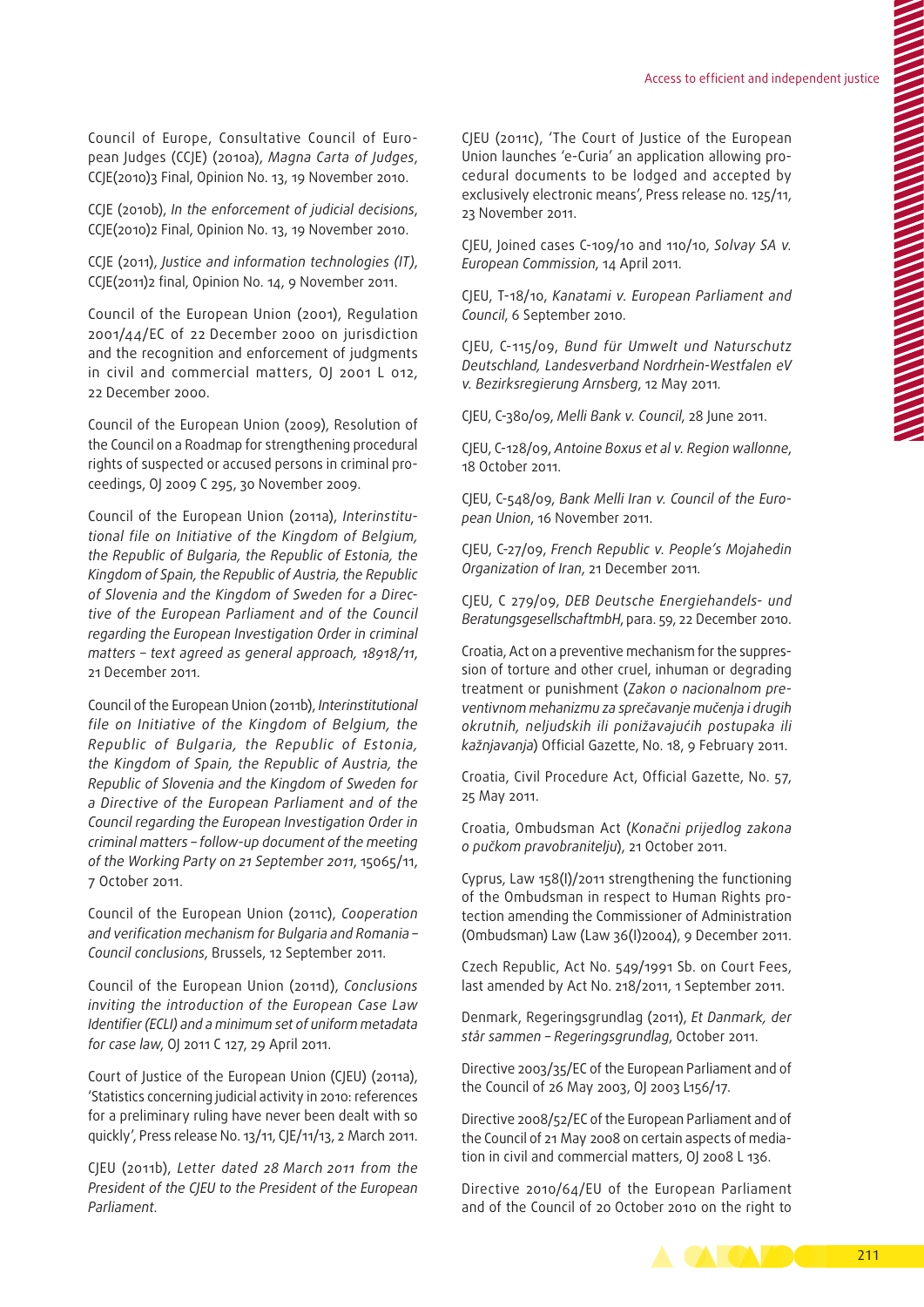interpretation and translation in criminal proceedings, OJ 2010 L 280/126*.* Estonia, Code of Administrative Court Procedure (*Halduskohtumenetluse seadustik*)*,* 27 January 2011.

Estonia, Code of Civil Procedure (*Tsiviilkohtumenetluse seadustik*), 18 June 2011.

European Commission (2010a), *Communication from the Commission to the European Parliament, the Coun‑ cil, the European Economic and Social Committee and the Committee of the Regions – Delivering an area of freedom, security and justice for Europe's citizens – action plan implementing the Stockholm programme,* COM(2010) 171 final, Brussels, 20 April 2010.

European Commission (2010b), *Proposal for a directive on the right to information in criminal proceedings*, COM(2010) 392 final, Brussels, 20 July 2010.

European Commission (2010c), *Proposal for a regulation of the European Parliament and of the Council on jurisdic‑ tion and the recognition and enforcement of judgments in civil and commercial matters (measure C and D com‑ bined)*, COM(2010) 748, Brussels, 14 December 2010.

European Commission (2011a) 'Fair trial rights: EU governments agree on the right to information in criminal proceedings', Press release, Brussels, 16 November 2011.

European Commission (2011b), *Proposal for a directive of the European Parliament and of the Council on the right to access to a lawyer in criminal proceedings and on the right to communicate upon arres*t, COM(2011) 326, Brussels, 8 June 2011.

European Commission (2011c), *Strengthening mutual trust in the European judicial area – A Green Paper on the application of EU criminal justice legislation in the field of detention*, COM(2011) 327 final, Brussels, 14 June 2011.

European Commission (2011d), *Communication from the Commission to the European Parliament, the Coun‑ cil, the European Economic and Social Committee and the Committee of the Regions towards an EU crimi‑ nal policy: ensuring the effective implementation of EU policies through criminal law*, COM(2011) 573 final, 20 September 2011.

European Commission (2011e), *Report from the Commis‑ sion to the European Parliament and the Council on the implementation since 2007 of the Council Framework Decision of 13 June 2002 on the European arrest warrant and the surrender procedures between Member States,* COM(2011) 175 final, 11 April 2011.

European Commission (2011f), 'Cross‑border legal disputes: Commission takes action to ease access to justice', Press release, 24 November 2011.

European Commission (2011g), *Towards a coherent Euro‑ pean approach to collective redress*, SEC(2011)173 final, Brussels, 4 February 2011.

European Commission (2012), 'European Commission launches accelerated infringement proceedings against Hungary over the independence of its central bank and data protection authorities as well as over measures affecting the judiciary'.

European Commission Directorate‑General for Economic and Financial Affairs (2011), *The Economic Adjustment Programme for Greece, Fourth Review – Spring 2011,*  Occasional Papers 82, Brussels, July 2011.

European Court of Human Rights (ECtHR) (2011a), *Practice Direction on Requests for Interim Measures,* 7 July 2011.

ECtHR (2011b), *Filtering Section speeds up processing of cases from highest case‑count countries*, January 2011.

ECtHR (2011c), *Rule 61 of the rules of Court: Pilot‑judg‑ ment procedure*, 18 March 2011.

ECtHR (2011d), *Analysis of statistics 2010*, January 2011.

ECtHR, *Miroslaw Orzechowski v. Poland,* No. 13526/07, 13 January 2009.

ECtHR, *Poirot v. France*, No. 29938/07, 15 December 2011 (not final).

ECtHR, *Sabeh el Leil v. France,* No. 34869/05, 29 June 2011.

ECtHR, *Stojkovic v. France and Belgium*, No. 25303/08, 27 October 2011.

ECtHR, *Taxquet v. Belgium*, No. 926/05, 16 November 2010.

ECtHR, *Ullens de Schooten and Rezabek v. Belgium*, No. 3989/07 and 38353/07, 20 September 2011.

European Parliament Committee on Legal Affairs (2011), *Draft report on alternative dispute resolution in civil, commercial and family matters*, 2011/2117(INI), 8 June 2011.

European Union Agency for Fundamental Rights (FRA) (2009), *European Union Minitorities and Discrimination Survey (EU‑MIDIS): Main Results Report – Conference Edition*, Luxembourg, Publications Office of the European Union (Publications Office).

Finland (2010), *Report of the Constitutional Committee (PeVM 12/2010) and the Establishment of Human Rights Centre a historic reform*, 28 June 2011.

Finland, Act on the amendment of the Parliamentary Ombudsman Act 20.5.2011/535, 25 May 2011.

Finland, Government Bill to amend the Parliamentary Ombudsman Act, HE 205/2010.

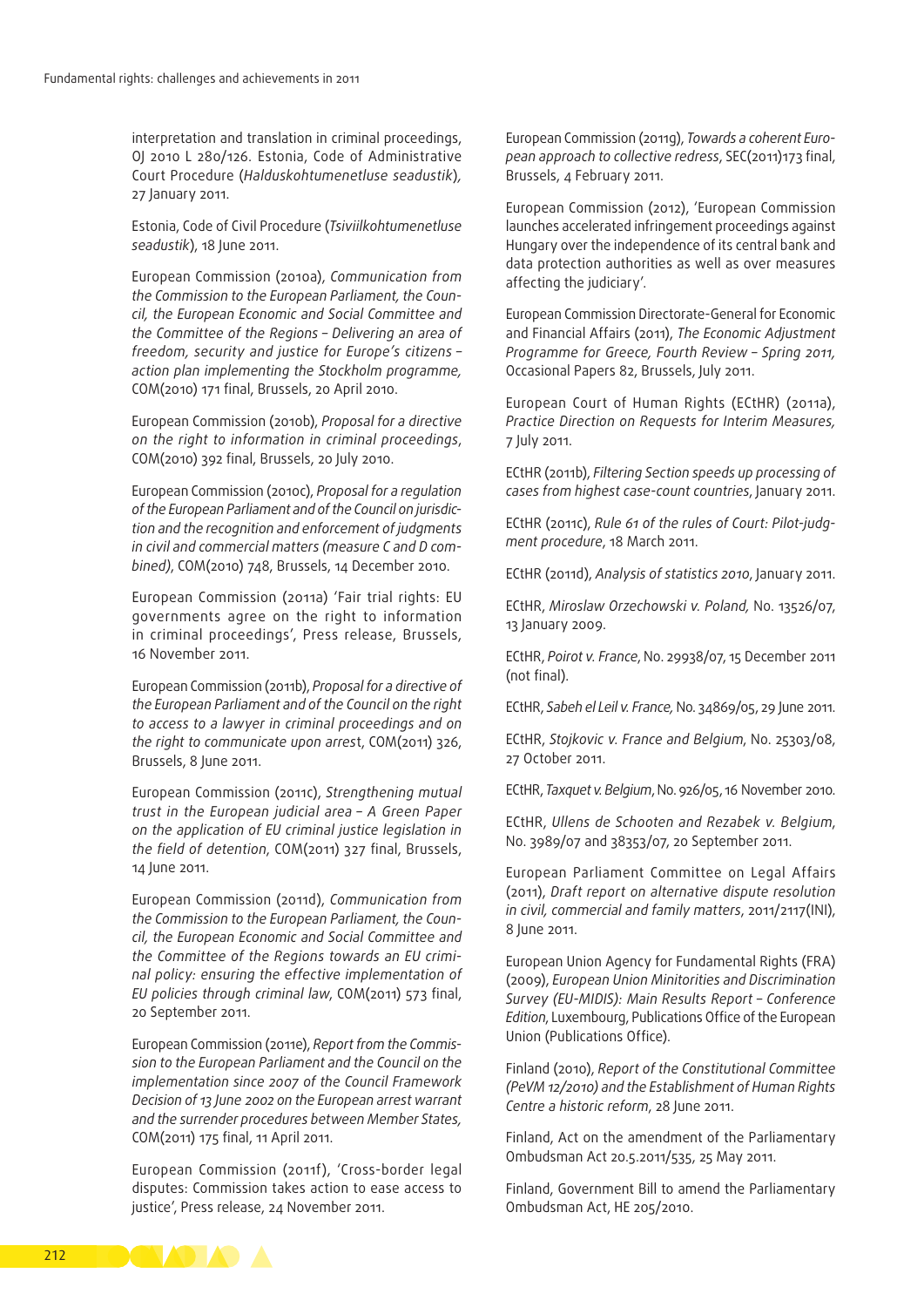FRA (2011a), *Opinion on the draft Directive on the Euro‑ pean Investigation Order,* Brussels, 14 February 2011.

FRA (2011b), *Fundamental rights: challenges and achievements in 2010*, Luxembourg, Publications Office.

FRA (2011c), *Access to justice in Europe: an overview of challenges and opportunities*, Luxembourg, Publications Office, 23 March 2011.

France, Decree No. 2011-810 of 6 July 2011, *relatif à l'aide à l'intervention de l'avocat au cours de la garde à vue et de la retenue douanière*, JUST1111971D, 7 July 2011.

France, Decree No. 2011-939 of 10 August 2011, *sur la participation des citoyens au fonctionnement de la justice pénale et le jugement des mineurs*.

France (2011), 'Electronic communication between litigants and courts of appeal' (*Communication électro‑ nique entre justiciables et cours d'appel*), Press release, 31 March 2011.

Germany, De‑Mail Act (*Gesetz zur Regelung von De‑Mail‑Diensten und zur Änderung weiterer Vorschrif‑ ten De‑Mail‑Gesetz*), BGBl. I 2011, 666, 3 May 2011.

Greece, Law 3904/2011 Consolidation and improvement to the grant of criminal justice (*Εξορθολογισμός και βελτίωση στην απονομή της ποινικής δικαιοσύνης και άλλες διατάξεις*), 23 December 2010.

Greece, Law 3994/2010 Streamlining and improving the administration of civil justice (*Εξορθολογισμός και βελτίωση στην απονομή της πολιτικής δικαιοσύνης και άλλες δια*τάξεις), 25 July 2011.

Hale, B. (2011), *Sir Henry Hodge Memorial Lecture 2011 – Equal Access to Justice in the Big Society*, Supreme Court, London, 27 June 2011.

Ireland, 29th Amendment to the Constitution (Judges' Remuneration) Bill 2011, 27 October 2011.

Ireland, Department of Justice and Equality (2011a), 'Government to establish a new enhanced Human Rights and Equality Commission – Shatter', Press release, 9 September 2011.

Ireland, Department of Justice and Equality (2011b), 'Consultation process on new human rights and equal‑ ity body', Press release, 2 November 2011.

Ireland, House of the Oireachtas (2011), 'Priority Questions – Legal Aid Service,' *Dail Eireann Debate*, Vol. 736 No. 3, 23 June 2011.

Italy, Draft Bill for the creation of a National Commission for the promotion and protection of human rights.

Latvia, Draft law on amendments to the Administrative Procedure Law (*Grozījumu Administratīvā procesa likumā projekts*), 16 June 2011.

Lithuania, Human Rights Committee of the Seimas (2011), 'Mmogaus teisių komitetas aptarė nacionalinės ˛mogaus teisių institucijos steigimo klausimą (2011)', Press release, 9 June 2011.

Lithuania, Law of the Republic of Lithuania amending and supplementing the Code on Civil Procedure (*Lietu‑ vos Respublikos civilinio proceso kodekso pakeitimo ir papildymo įstatymas*), No. XI-1480, 21 June 2011.

Lithuania, Ministry of Justice (*Lietuvos Respublikos teis‑ ingumo ministerija*) (2011), *Lietuvos Respublikos civ‑ ilinio kodekso 6.272 straipsnio papildymo ir Kodekso papildymo 6.2731 straipsniu įstatymo projekto teikimas*, 1 March 2011.

Lithuania, Resolution approving the collective complaint concept (*Grupės ieškinio koncepcija*), 13 July 2011. Lithuania, Ministry of Justice (*Lietuvos Respublikos teisingumo ministerija*) (2011), *Lietuvos Respublikos civilinio kodekso 6.272 straipsnio papildymo ir Kodekso papildymo 6.2731 straipsniu įstatymo projekto teikimas*, 1 March 2011.

Netherlands, Dutch Senate draft bill on the establishment of a National Human Rights Institute (*College voor de rechten van de mens*), 22 November 2011.

Netherlands (2011a), Project Digital Procedures for Administrative Law (*Digitaal Procederen Bestuursrecht,*  DPB).

Netherlands (2011b), De Rechtspraak: Rotterdam Court digitalises criminal file (*Rechtbank Rotterdam digitali‑ seert strafdossiers*), 20 June 2011.

Netherlands, Council of State (2011), *Summary advice on bill introducing cost‑effective court fees* (*Samenvatting advies wetsvoorstel invoering kostendekkende grif‑ fierechten*), 1 November 2011.

Netherlands, House of Representatives (*Tweede Kamer der Staten‑Generaal*) (2011), Parliamentary Documents (*Kamerstuk*), No. 32 891, Nr. 2.

Netherlands, Minister for Immigration and Asylum Policy (2011), 'Clarity in asylum procedures', Press release, 22 February 2011.

Portugal, Amendment of the Organic Law on the Portuguese Ombudsman Services (*Lei Orgânica da Provedoria de Justiça*) initially created by Decree‑Law no. 279/93 of 11 August 1993.

Romania, Draft Law amending 304/2004 concerning the judicial system, 14 May 2011.

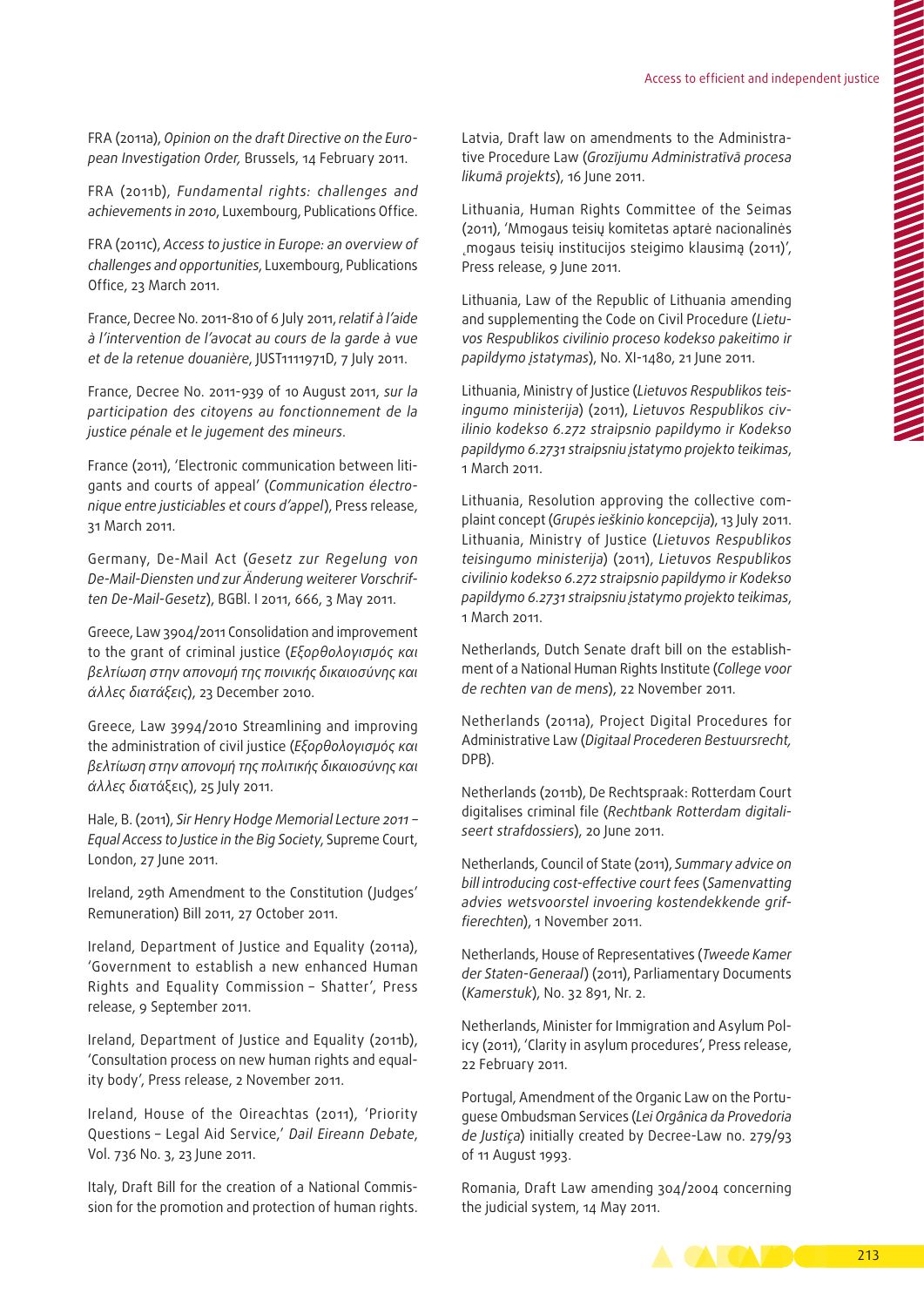Romania, Law 134/2010 of the Civil Procedure Code (Legea nr. 134/2010 privind Codul de procedură civilă), 1 July 2010.

Romania, Law 135/2010 on the Criminal Procedure Code, 1 July 2010.

Romania, Law 148/2011 on the closing down of several courts and prosecutor's offices attached thereto, 9 July 2011.

Romania, Law 202/2010 regarding some measures for accelerating judicial proceedings, 25 October 2010.

Slovakia, Ministry of Justice (2011), E-portal which features a special section of 'e‑actions' (*eŽaloby*): [https://](https://portal.justice.sk/eZaloby/Stranky/Uvod.aspx) [portal.justice.sk/eZaloby/Stranky/Uvod.aspx](https://portal.justice.sk/eZaloby/Stranky/Uvod.aspx).

Slovakia, Law 332/2011 amends the Act no. 327/2005 Coll. on the provision of legal aid to persons in material need (*Zákon č. 332/2011 Z.z. ktorým sa mení a dopĺňa zákon č. 327/2005 Z. z. o poskytovaní právnej pomoci osobám v materiálnej núdzi*), 13 September 2011.

Slovenia, Ministry of Justice (*Ministrstvo za pravosodje*) (2011), *e‑filing for land registry*, May 2011.

Slovenia, Act amending the Judicial Service Act (*Zakon o spremembah in dopolnitvah Zakona o sodniški službi*), OJ No. 33/11, 20 April 2011.

Slovenia, Act amending the Courts Act (*Zakon o spre‑ membah in dopolnitvah Zakona o sodiščih*), OJ No. 33/11, 17 November 2011.

Sweden, Delegation for Human Rights (*Delegationen för mänskliga rättigheter*) (2010), *Ny struktur för skydd av mänskliga rättigheter: Slutbetänkande av Delegationen för mänskliga rättigheter i Sverige*, Statens offentliga utredningar, SOU 2010:20, 22 March 2010.

Sweden, National action plan for human rights (*Nationella handlingsplanen för mänskliga rättigheter*) (2011), *Samlat, genomtänkt och uthålligt? En utvärdering av regeringens nationella handlingsplan för mänskliga rättigheter 2006‑2009*, Statens offentliga utredningar, SOU 2011:29, 11 April 2011.

Terry, M., Johnson, S. and Thompson, P. (2010), *Virtual courts pilot evaluation*, Ministry of Justice Research Series 21/10, London, 2010.

United Kingdom, Bar Council of England and Wales (2011), 'Parliament Should Heed Experts' Warnings on Legal Aid Changes', Press release, 28 June 2011.

United Kingdom, Law Centres Federation (2011), 'Law Centres Campaign Against Legal Aid Cuts in a "Day of Action"', Press release, 3 June 2011.

United Kingdom, Law Society of England and Wales (2011a), Comments on the proposals for reform of the

Court of Justice and the General Court of the European Union, 12 September 2011.

United Kingdom, Law Society of England and Wales (2011b), *Sound off for justice campaign,* London, 2011.

United Kingdom, Liberty (2011), '10 reasons why Liberty is fighting the legal aid cuts', Press release, 27 July 2011.

United Kingdom, Ministry of Justice (2010), *Consultation paper CP 18/10 on revision of the Brussels I Regula‑ tion – how should the UK approach the negotiations*, 12 December 2011.

United Kingdom, Ministry of Justice (2011), 'Minister: We will bring justice into the 21st century', Press release, 14 September 2011.

United Nations (UN), Commission on Crime Prevention and Criminal Justice (CCPJ) (2011), *UN Principles and Guidelines on Access to Legal Aid in Criminal Justice Systems*E/CN.15/2012/24, Draft Report 16–18 November 2011.

UN, Economic Commission for Europe (UNECE) Convention on Access to Information, Public Participation in Decision-Making and Access to Justice in Environmental Matters (Århus/Aarhus Convention of 1998), 25 June 1998.

UN, Human Rights Council, Resolution – National institutions for promotion and protection of human rights, A/HRC/RES/17/9, 6 July 2011.

UN, Office of the High Commissioner for Human Rights (OHCHR) (2011), *Study on the Implementation of Article 33 of the UN Convention on the Rights of Persons with Disabilities in Europe*, December 2011.

UN, Office on Drugs and Crime (UNODC) (2011), 'Principles and Guidelines on Access to Legal Aid in Criminal Justice Systems', Annex 1 of *Draft Report of the open‑ended intergovernmental expert group meeting on strengthening access to legal aid in criminal justice systems held in Vienna 16 to 18 November 2011*.